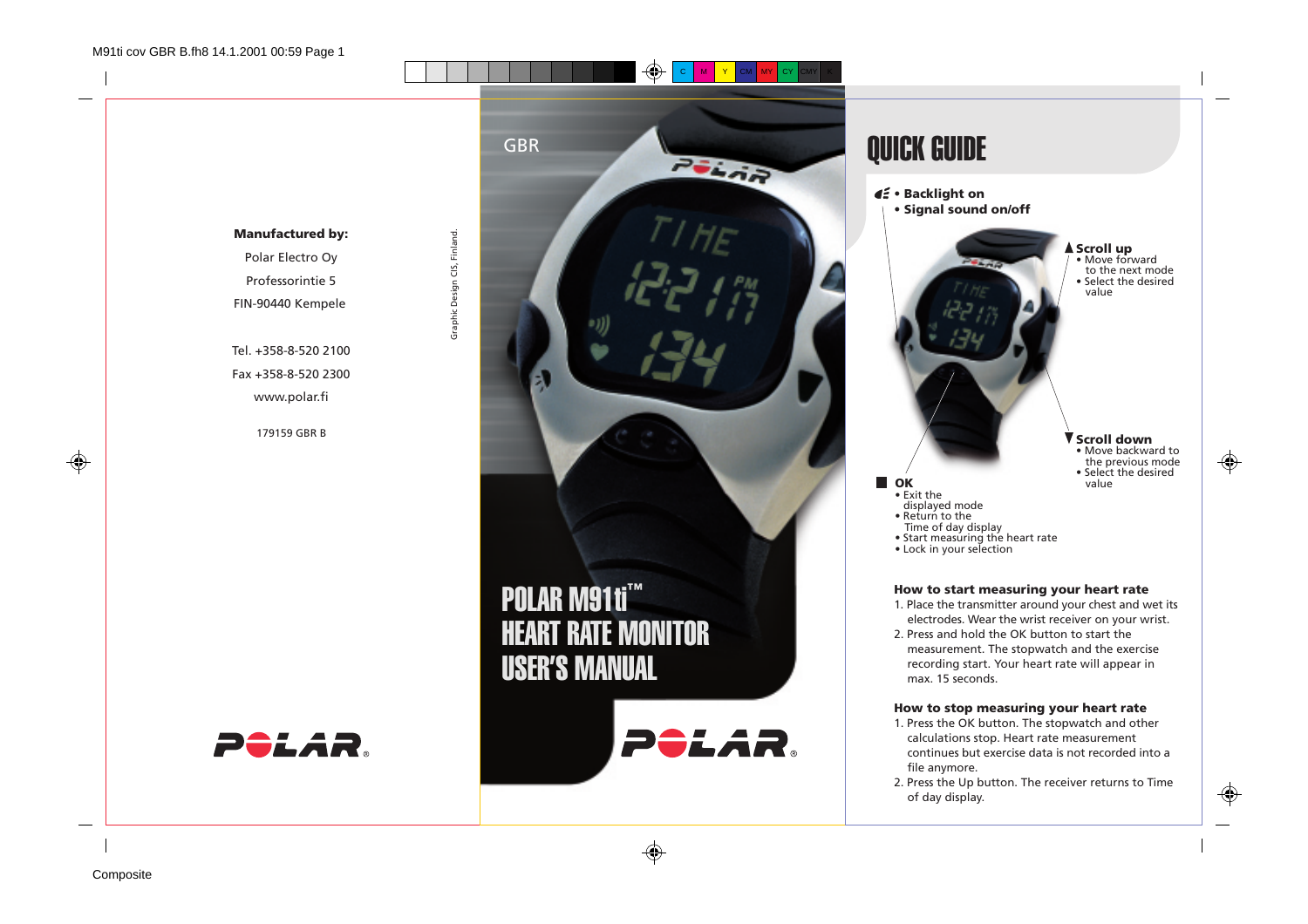

LAR.

◈

**The Polar M91 ti determines OwnZone, the individual training heart rate zone for you. OwnZone allows you to customise exercise sessions to fit your personal needs. OwnCal calorie calculation lets you follow how much energy you expend by exercising. By performing the quick and easy Polar Fitness Test, you can monitor your fitness level, and any longterm changes in it.**

**Please read this manual carefully to familiarise yourself with the Polar M91 ti. Here is where you can find the information you need to use and maintain your equipment.**

**The function road map on the front cover is a quick guide to the features of the Polar M91 ti; please tear it off.**

**Refer to the glossary for special terms, display symbols and text explanations. The alphabetical index will help you quickly find answers to any questions that you might encounter while using your Polar M91 ti.**

**Thank you for choosing Polar!**

man M91ti GBR B 1 14.1.2001, 01:09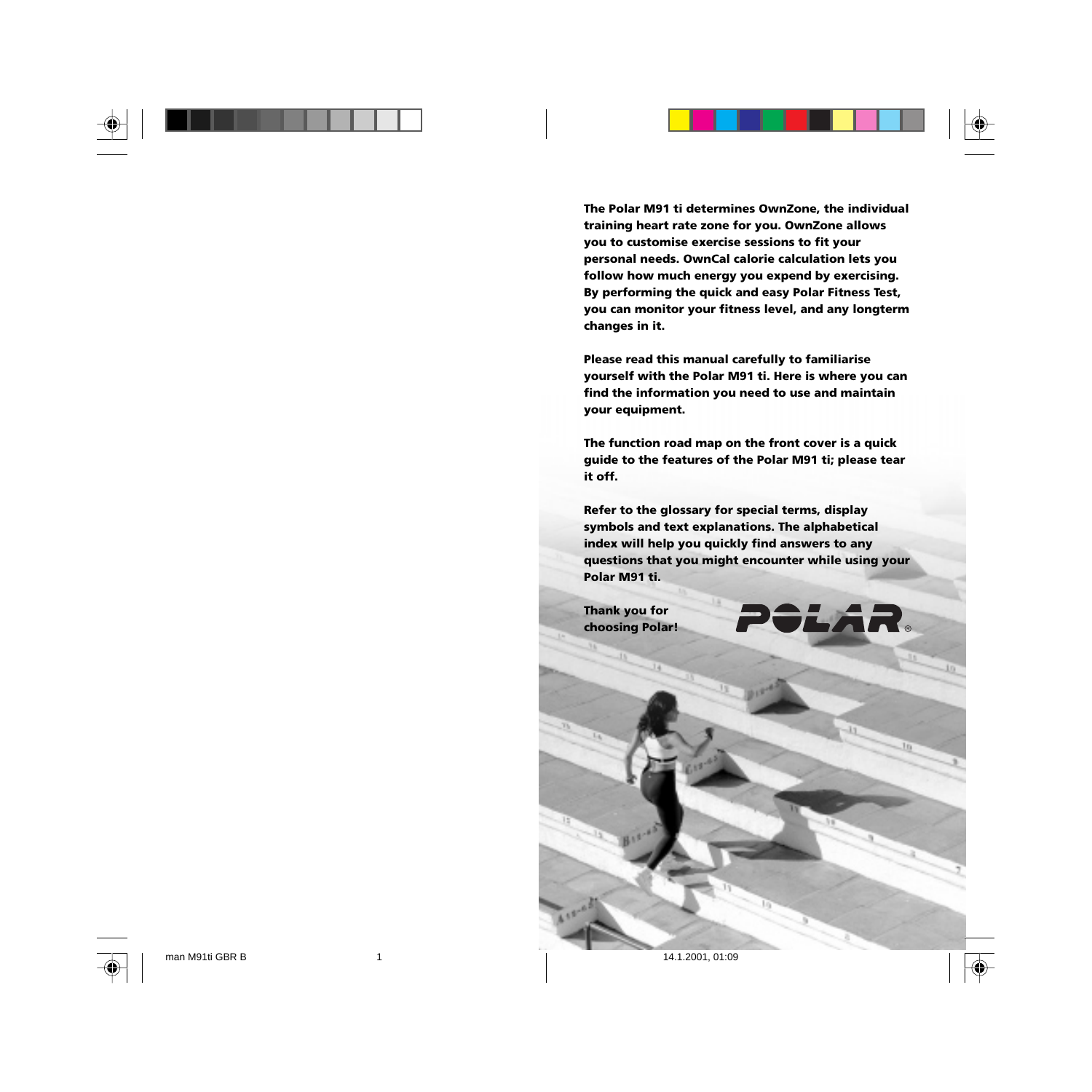



 $\triangle$ 

| How to determine your OwnZone 26                |  |
|-------------------------------------------------|--|
|                                                 |  |
| How to use previously determined OwnZone29      |  |
| Functions during heart rate measurement 30      |  |
|                                                 |  |
|                                                 |  |
| Turn the sound signal and button sound on/off30 |  |

| See your progress bullets during exercise 33 |
|----------------------------------------------|
|                                              |
|                                              |
|                                              |
|                                              |
|                                              |
|                                              |
|                                              |
|                                              |
| Calories expended during the exercise 36     |
|                                              |
|                                              |
|                                              |
|                                              |
|                                              |
|                                              |
|                                              |
|                                              |
|                                              |
|                                              |
|                                              |
|                                              |
|                                              |
|                                              |
| Minimising possible risks in exercising 47   |
|                                              |
|                                              |
|                                              |
|                                              |
|                                              |
|                                              |

 $\overline{\mathbf{2}}$ 

man M91ti GBR B



 $2 - 3$ 

14.1.2001, 01:09

 $\overline{\mathbf{3}}$ 

 $\overline{\bigcirc}$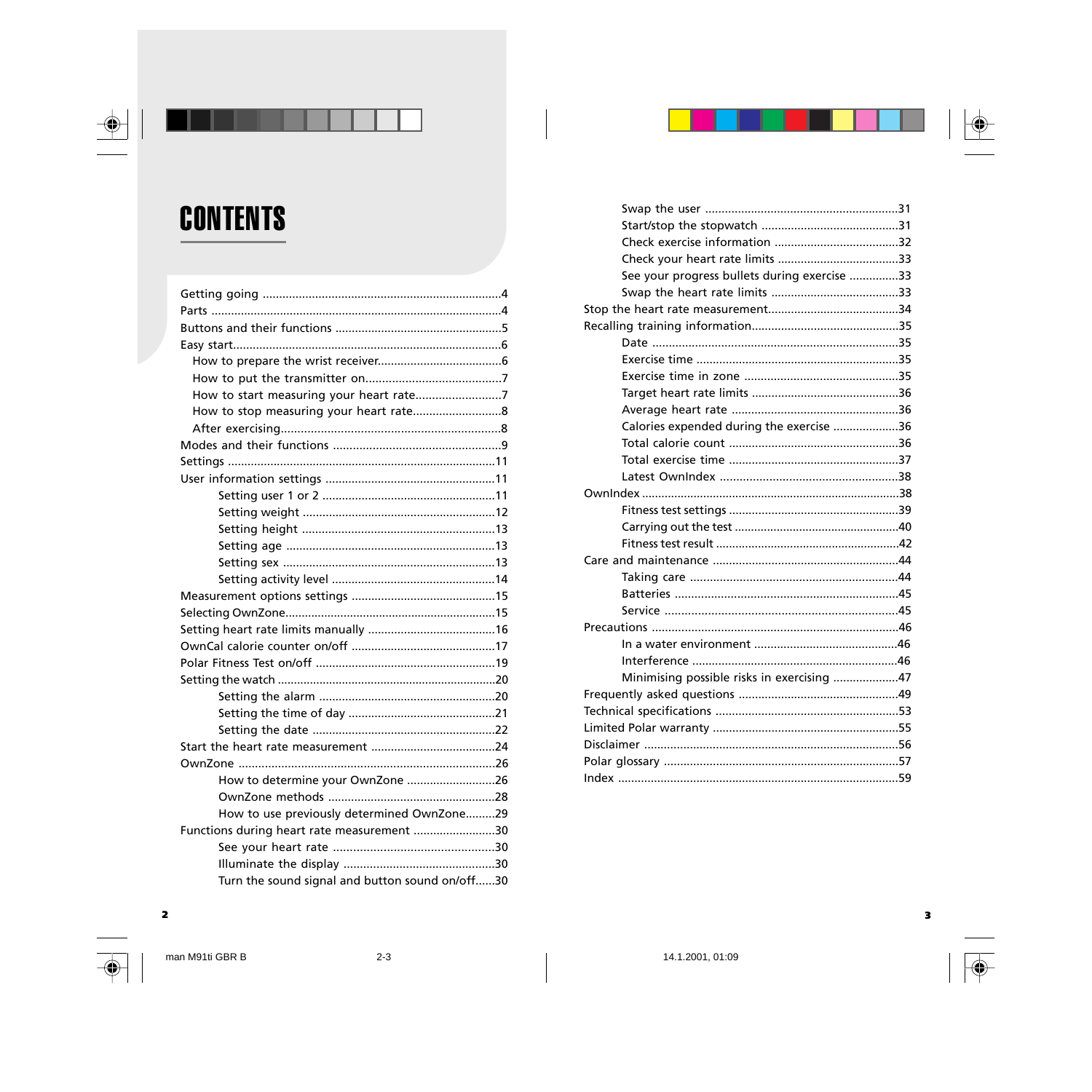

## GETTING GOING

## HEART RATE MONITOR PARTS

The elastic strap holds the transmitter comfortably, yet firmly, in the correct position.

The Polar T61™ transmitter detects your heart rate and transmits it to the wrist receiver.

The Polar M91 ti™ wrist receiver displays your heart rate and other data during exercise. Enter your personal settings into the receiver and analyse the exercise file after you're done.

## BUTTONS AND THEIR FUNCTIONS



### OK

- Start heart rate measurement
- Start the stopwatch
- Stop the stopwatch
- Activate the displayed mode
- Lock your selection

### ▲ Scroll Up

- Move forward to the next mode
- Select the desired value (up)
- **V** Scroll Down
- Move backward to the previous mode
- Select the desired value (down)

### $\Xi$  (  $\langle \cdot \rangle$

- Backlight on
- Signal sound on or off

### Reset

**4 5**

• Resets the heart rate monitor, watch settings will return to the default settings



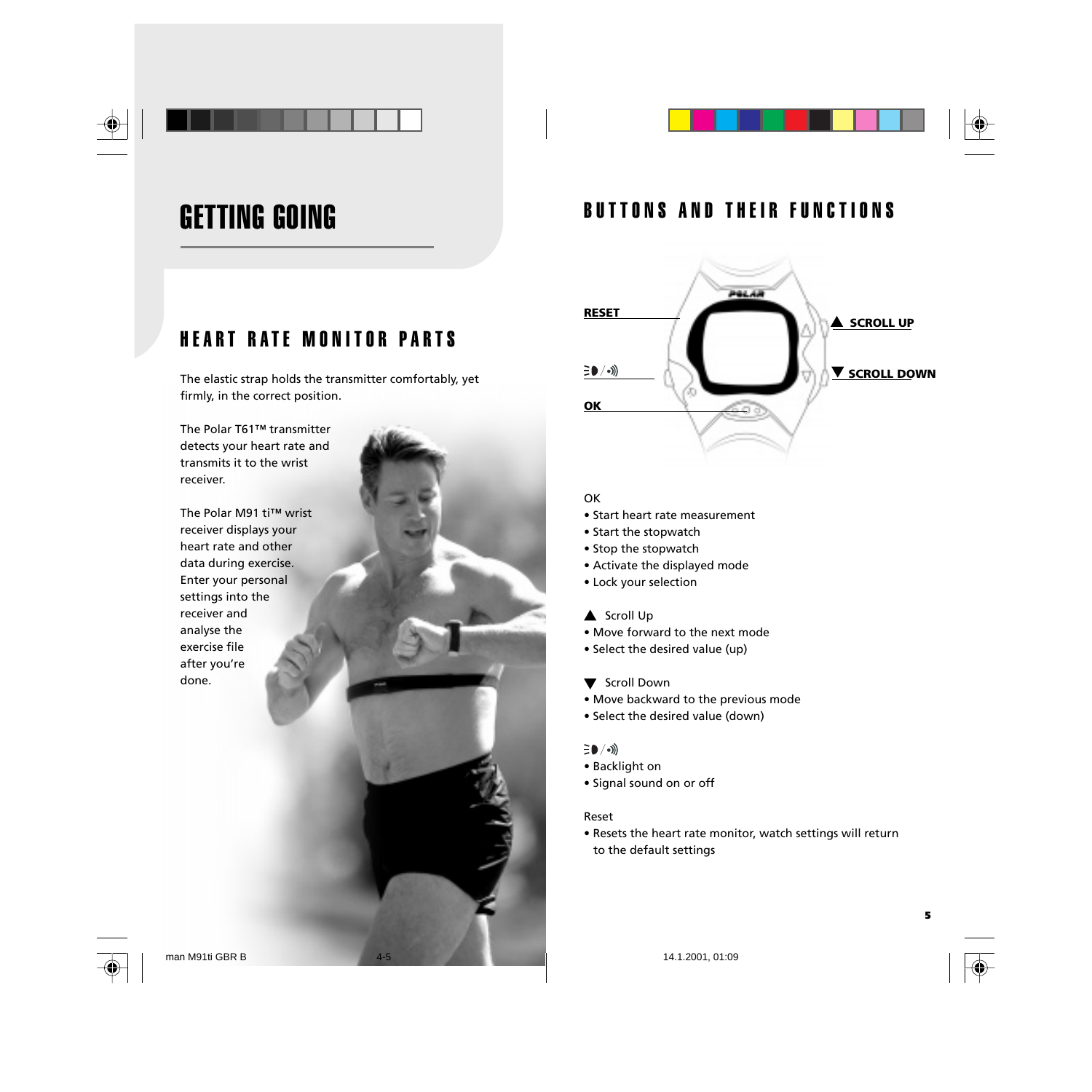

- The buttons are slightly stiffer than those of an ordinary watch to prevent them from being pressed accidentally.
- You can always return to the Time of day display from the Options setting or File recalling loops by pressing and holding the OK button.
- See the glossary for display symbols and text interpretation.

## EASY START

### **HOW TO PREPARE THE WRIST RECEIVER**

- 1. Since the display is blank when the receiver leaves the factory, you have to activate the wrist receiver by pressing the OK button twice, after which the Time of day display appears. This is a one-off procedure; once you have turned on your receiver you can not turn it off anymore.
- 2. You may start measuring your heart rate right away using the default settings. However, the following settings are ones that it would be useful to change as soon as possible: Time of day (see section Setting the watch) and personal user settings (see section User information settings).
- 3. Wear the wrist receiver as you would wear an ordinary watch. If you need to shorten the wrist band we recommend you visit a local watch shop. However, if you wish to do it yourself keep the band sections the same so that the buckle will stay in the middle. Detach the buckle from the OK-button side band by pressing the spring, cut the band, attach the buckle. If needed, detach the buckle from the logo side band and cut the same length as you cut from the other band, attach the buckle.

### **HOW TO PUT THE TRANSMITTER ON**



- 1. Attach the transmitter to the elastic strap.
- 2. Adjust the strap length to fit snugly and comfortably. Secure the strap around your chest, below the chest muscles.
- 3. Lift the transmitter off your chest and moisten the grooved electrode areas on the back.



4. Check that the wet electrode areas are firmly against your skin and the Polar logo is in a central, upright position.

### **HOW TO START MEASURING YOUR HEART RATE**

- 1. Begin with the display that shows the time of day.
- 2. Keep the wrist receiver within 1 metre/ 3 feet of your transmitter.
- 3. Check that you are not near other people that have heart rate monitors, high voltage power lines, televisions, mobile phones or other sources of electromagnetic disturbance.
- 4. Press the OK button to start measuring your heart rate. A heart symbol will start flashing and your heart rate (beats per minute) will appear in a maximum of 15 seconds.
- 5. Press OK again. The stopwatch starts running and you can start exercising. The exercise data will only be stored in a file if you have turned the stopwatch on.

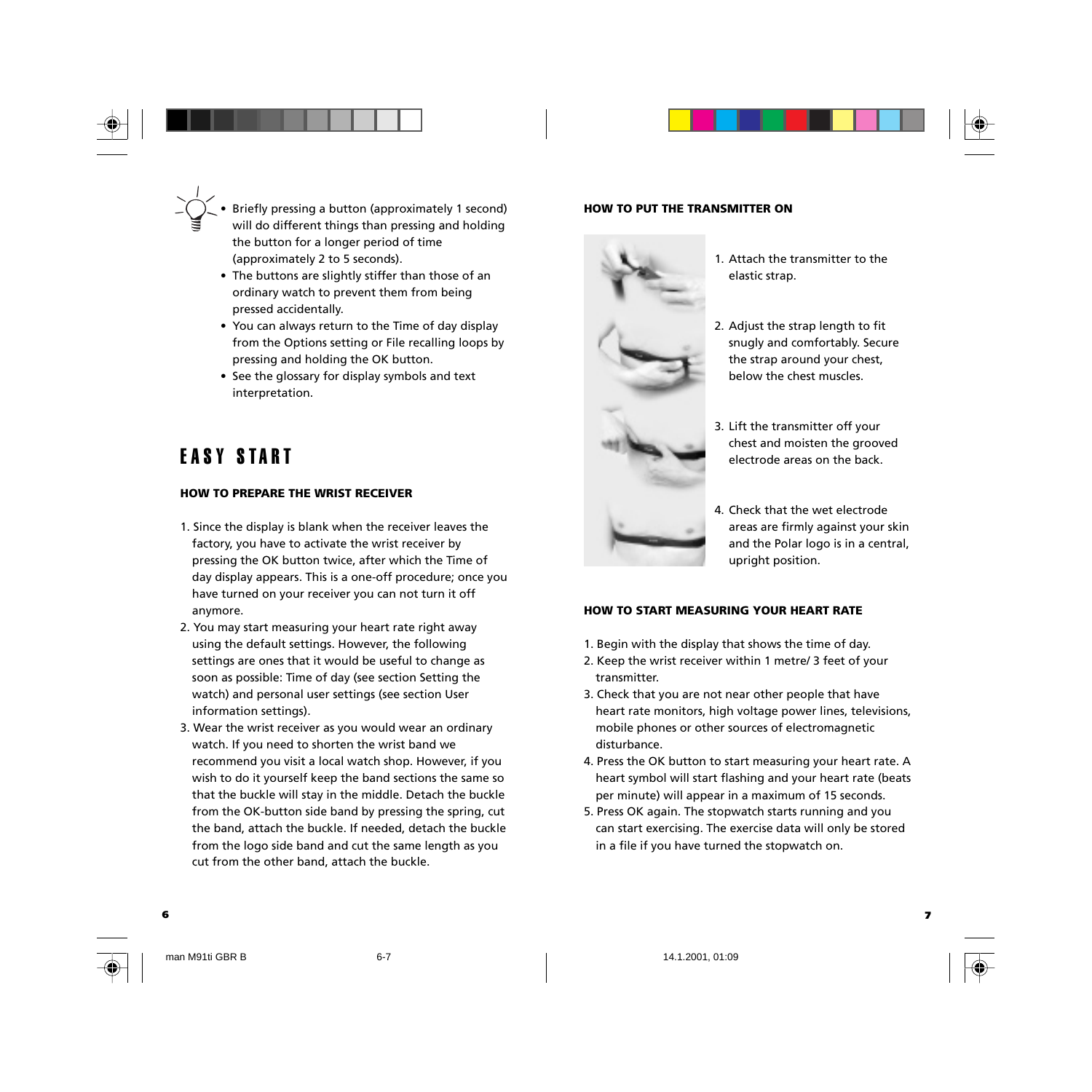



### **HOW TO STOP MEASURING YOUR HEART RATE**

- 1. Press the OK button. The stopwatch stops. QUIT? Appears in the display. Heart rate measurement without exercising limits or calorie calculation continues.
- 2. Press  $\triangle$  Scroll Up. The heart rate measuring stops. The receiver shows the Time of day display again.

#### **AFTER EXERCISING**

- 1. Carefully wash the transmitter with a mild soap and water solution.
- 2. Rinse it with pure water.
- 3. Dry the transmitter carefully with a soft towel.
- 4. Store the transmitter in a clean and dry place. Dirt impairs the elasticity and functioning of the transmitter. Sweat and moisture can keep the electrodes wet and the transmitter activated, which shortens battery life.

### MODES AND THEIR FUNCTIONS

Your Polar heart rate monitor has four main modes: Time of day, Exercise, File and Options.

#### **1. TIME OF DAY**

You can use the Polar heart rate monitor as an ordinary watch with date, weekday indicator and alarm function.

> Press and hold OK to return to the Time of day display, wherever you are in the Options setting or File recalling cycle*.*



Your Polar heart rate monitor starts reminding you at full hours if more than three days has passed since your last recorded exercise. Keep exercising regularly!



#### **2. EXERCISE**

In the Exercise mode you measure the heart rate. In this mode you can

- see your heart rate reading
- record the exercise data
- use the stopwatch
- determine your OwnZone
- see your exercising limits
- see the time of day
- see the time you have exercised within your target zone so far
- see the OwnCal calorie count of your exercise session
- swap heart rate limits

**8 9**

• swap user (before stopwatch is on)

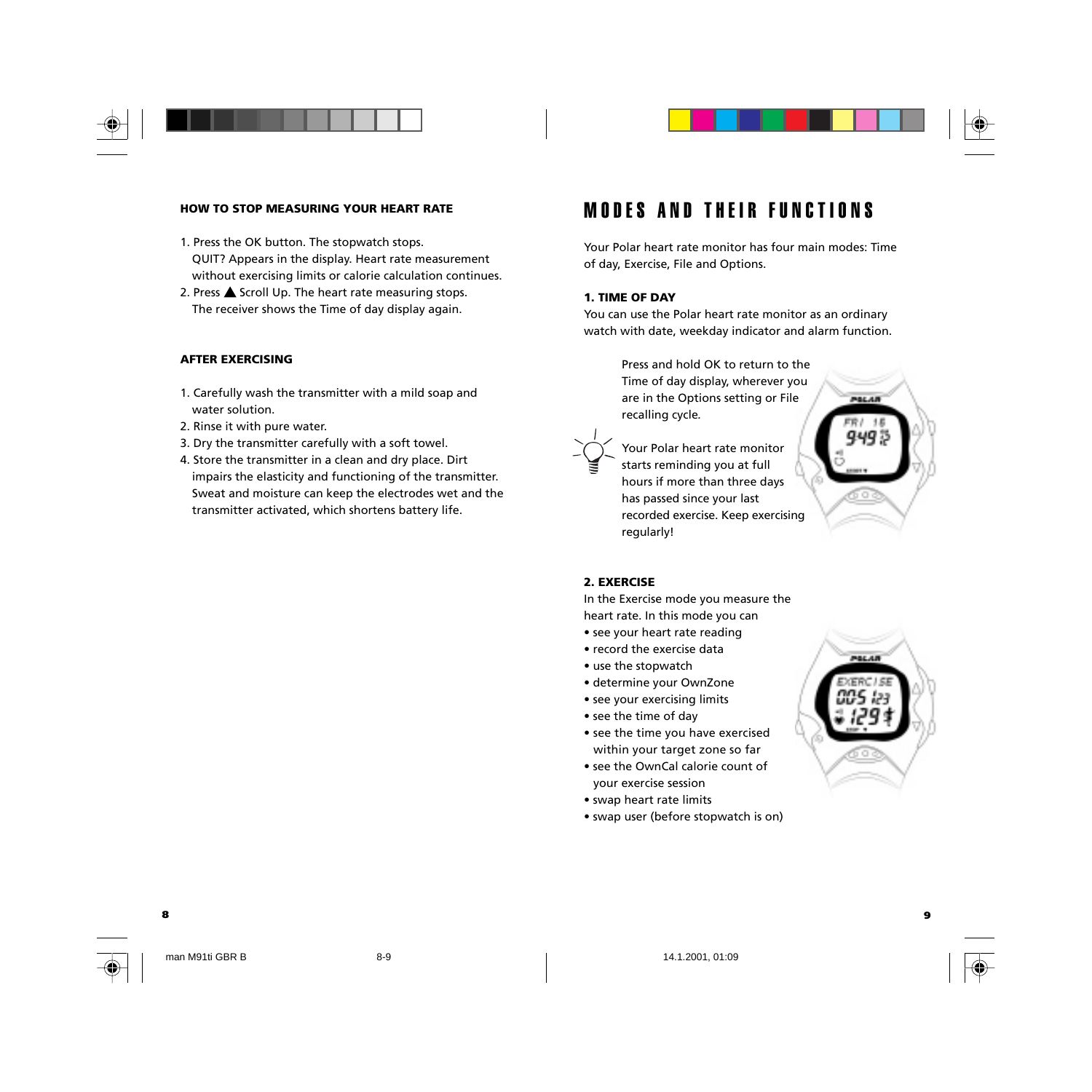

### **3. FILE**

Polar heart rate monitor saves information on your latest exercise session. In the File mode you can see the following information:

- date of the exercise
- total exercising time
- exercising time spent in your target zone
- heart rate limits used during exercise
- average heart rate
- OwnCal calorie count and fat percentage of the energy expenditure during the exercise session
- total calorie expenditure starting from the moment you have reset the counter
- total exercising time starting from the moment you have reset the counter
- latest OwnIndex based on Polar Fitness Test

### **4. OPTIONS**

In the Options mode you can define the following information:

• User specific information; user 1/ 2, weight, height, age, sex and activity level for Polar Fitness Test. You have two users and can set the preferences for both user 1 and user 2.



POLAI

490

manually, set OwnZone OFF. • OwnCal calorie counter On/OFF

• OwnZone basic, low or high. If you want to determine the values for the target zone

- Polar Fitness Test On/OFF
- Watch settings; alarm, 12h/24h mode, time of day, date

## SETTINGS

- In the Options mode you can set
- your personal user information which is a prerequisite for using OwnZone and OwnCal functions
- measurement options which are used during Exercise mode
- Polar Fitness Test function on or off
- watch functions

At any time during the settings you can return to

the Time of day display by pressing and holding OK.

The digits run faster if you press and hold the Scroll Up or  $\nabla$  Scroll Down. Release the button at the desired value.

### USER INFORMATION

Begin with the display showing the time of day.

- 1. Press $\triangle$  Scroll Up or  $\nabla$  Scroll Down until OPTIONS is
- displayed.
- 2. Press OK to enter the Options mode. *USER SET is displayed.*
- 3. Press OK to enter the user information loop.

### **SETTING USER 1 or 2**

You can set two users' preferences. This function is practical e.g. for another family member. Make the settings ready for both users: when you start exercising, just select your personal user id 1 or 2.







man M91ti GBR B 10-11 14.1.2001, 01:09

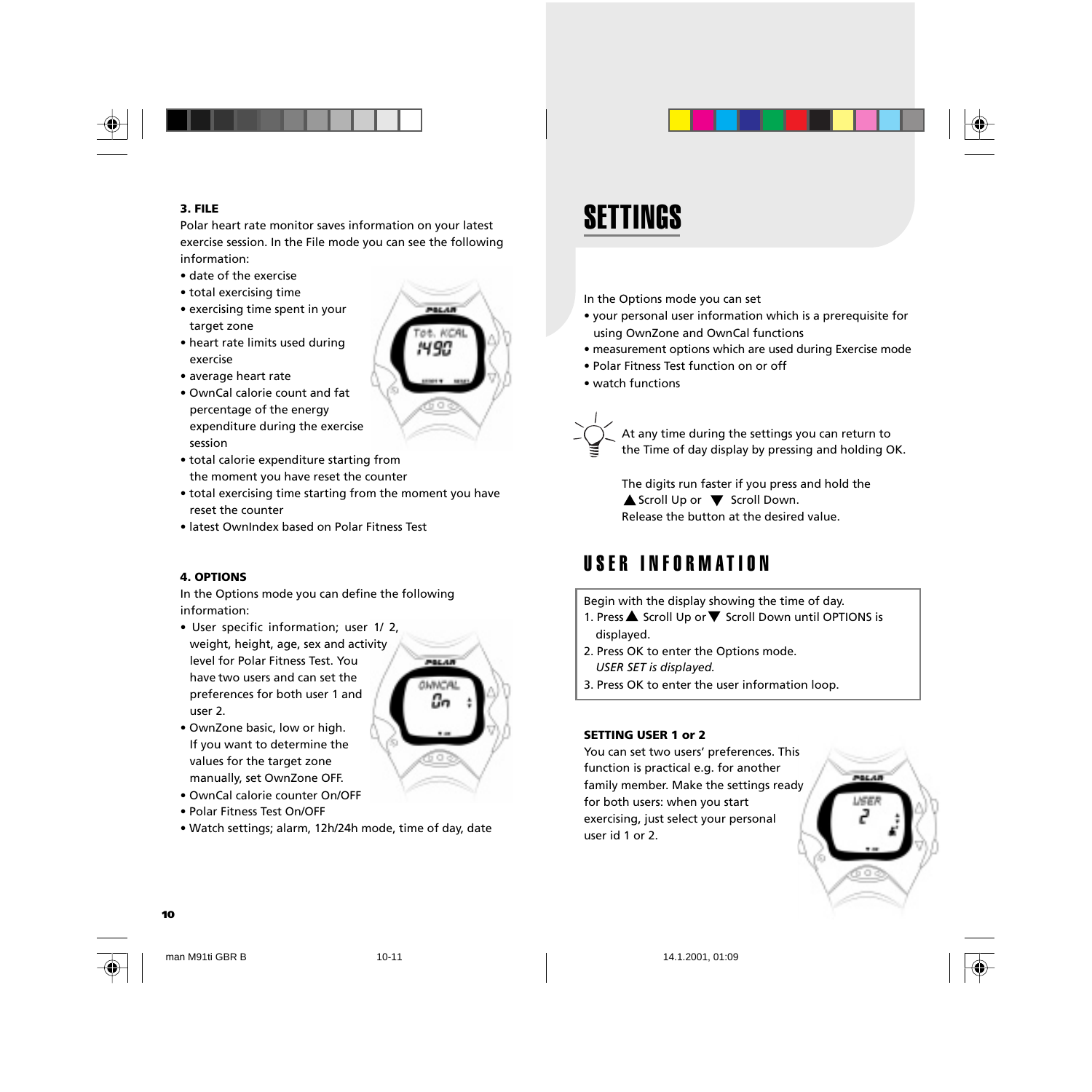



*USER appears, 1 or 2 is flashing.* 4. Press <a>
Scroll Up or<br/>  $\nabla$ <br/>Scroll Down to select USER 1 or USER 2.

5. Press OK to lock your selection. You have now selected the user id. All settings are made to the selected user.

> In File, Measure, Options and Fitness test main modes you can change the user id by pressing and holding <a>
> Scroll Up.

If you want to disable the user id 2, set the weight of the user 2 to zero.

Continue by setting your weight or return to the Time of day display by pressing and holding OK.

### **SETTING WEIGHT**

If you are in the Time of day display start from **User information,** steps 1-3. Then press OK until

> *KG or LBS appears and the digits of kilograms/ pounds are flashing.*

4. Press  $\triangle$  Scroll Up or  $\nabla$  Scroll Down to adjust your weight. 5. Press OK to lock your selection.

> You can change the weight unit between kg and lbs in watch settings. 24 h time mode -> kg 12 h time mode -> lbs

Continue the user settings or return to the Time of day display by pressing and holding OK.

#### **SETTING HEIGHT**

If you are in the Time of day display start from **User information**, steps 1-3. Then press OK until

> *CM or FT / INCH appears and the digits of centimetres/feet are flashing.*

4. Press ▲ Scroll Up or ▼ Scroll Down to adjust your height. 5. Press OK to lock your selection.

> You can change the height unit between cm and ft/ inch in watch settings. 24 h time mode -> cm 12 h time mode -> ft

Continue by setting your age or return to the Time of day display by pressing and holding OK.

### **SETTING AGE**

If you are in the Time of day display start from **User information,** steps 1-3. Then press OK until

*AGE appears and the digits for years are flashing.*

4. Press <a>Scroll Up or<a> $\nabla$  Scroll Down to adjust your age. 5. Press OK to lock your selection.

Continue by setting your gender or return to the Time of day display by pressing and holding OK.



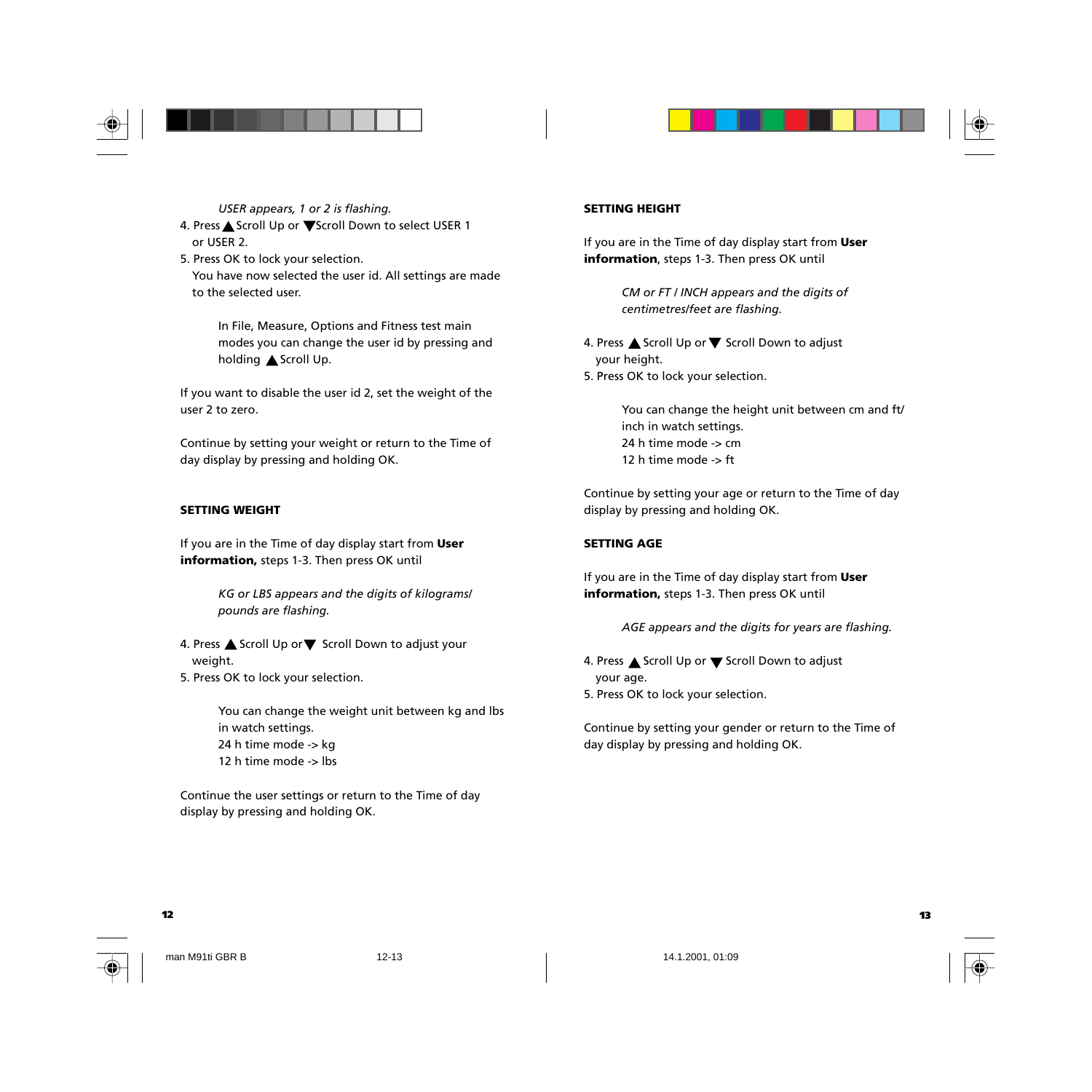



### **SETTING SEX**

If you are in the Time of day display start from **User information,** steps 1-3. Then press OK until

*SEX appears and FEMALE / MALE is flashing.*

4. Press  $\triangle$  Scroll Up or  $\nabla$  Scroll Down to select the right gender.

5. Press OK to lock your selection.

#### **SETTING ACTIVITY LEVEL**

You need to set a suitable activity level for Polar Fitness Test.

If you are in the Time of day display start from **User information,** steps 1-3. Then press OK until

> *ACTIVITY appears and LOW / MIDDLE / HIGH is flashing.*

4. Press ▲ Scroll Up or ▼ Scroll Down to select the right activity level. 5. Press OK to lock your selection.

You have now set all necessary user information. *USER SET is displayed.*

### **Choose from the following two alternatives to continue:**

1. To set OwnZone function on or off, press Scroll Up. 2. To return to the Time of day display, press and hold OK.

### MEASUREMENT OPTIONS SETTING

### **SELECTING OWNZONE**

Select whether you want to use the OwnZone option. You can select between three different OwnZones. Alternatively, you can set the target zone limits manually yourself.

- OwnZone BASIC for allround exercising
- OwnZone LOW for light intensity exercising
- OwnZone HIGH for moderate intensity exercising
- OwnZone OFF The OwnZone function is off and you can set the target zone limits manually.

If you choose to use OwnZone, Polar heart rate monitor asks your user information, if you haven't set them earlier in the USER SET mode.

Begin with the display showing the time of day.

- 1. Press ▲ Scroll Up or ▼ Scroll Down until OPTIONS is
- displayed.
- 2. Press OK to enter the setting loop. *USER SET is displayed.*

3. Press  $\triangle$  Scroll Up once. *OWNZONE OFF or BASIC or LOW or HIGH is displayed.*

- 4. Press OK to enter the setting loop. *OWNZONE is displayed. OFF or BASIC or LOW or HIGH is flashing.*
- 5. Press ▲ Scroll Up or ▼ Scroll Down to select a suitable OwnZone for your exercise or OwnZone OFF.
- 6. Press OK to lock your selection.

#### **Choose from the following alternatives to continue:**

### 1. If you selected OwnZone OFF continue directly from **Setting heart rate limits manually.**

- or
- 2. If you selected OwnZone on continue from **Turning the**

**14 15**



man M91ti GBR B 14-15 14.1.2001, 01:09

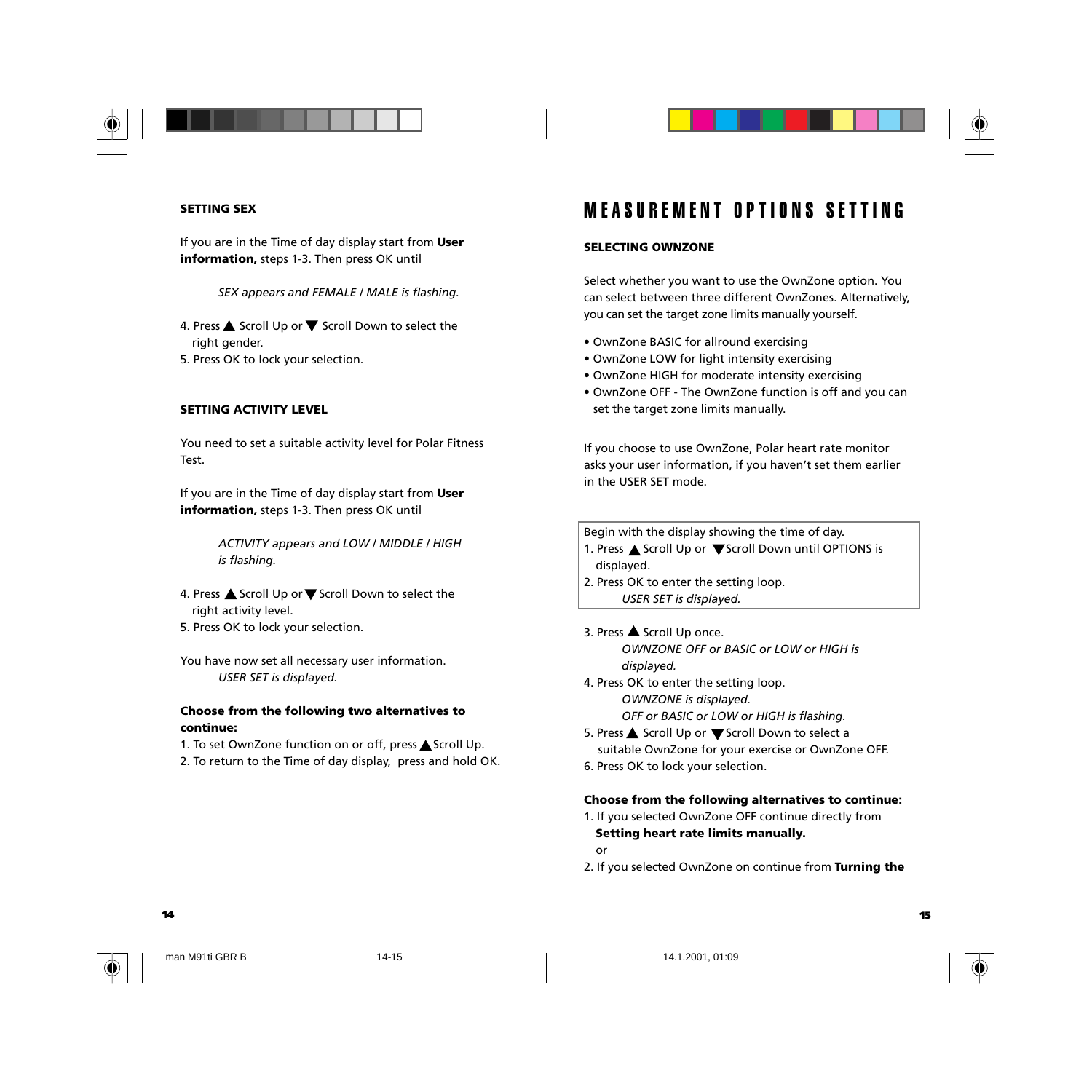



- Scroll Up once.
- or
- 3. Return to the Time of day display by pressing andholding OK.

#### **SETTING HEART RATE LIMITS MANUALLY**

If you choose not to use the OwnZone function, you may manually enter a target zone. When you start the manual target zone settings for the first time:

- Polar heart rate monitor automatically calculates you heart rate limits based on age, if you have set your user information.
- If you haven't done the user settings, default settings 80/ 160 are shown on the display.

You can start exercising with these limits right away.

Begin with the display showing the time of day. 1. Press  $\triangle$  Scroll Up or  $\nabla$  Scroll Down until you enter the Options mode. 2. Press OK to enter the setting loop. *USER SET is displayed.* 3. Press ▲ Scroll Up once. *OWNZONE OFF is displayed.* 4. Press OK to enter the setting loop. *OWNZONE is displayed. OFF is flashing.* 5. Press OK to lock OwnZone OFF.

*LIMITS is displayed. The upper limit is flashing.* 6. Press  $\triangle$  Scroll Up or  $\nabla$  Scroll Down to adjust the value.

> The digits run faster if you press and hold the ▲ Scroll Up or ▼ Scroll Down button. Release the button at the desired value.

7. Press OK to lock your selection. *The lower limit reading starts to flash.*

- 8. Press  $\triangle$  Scroll Up or  $\nabla$  Scroll Down to adjust the correct value.
- 9. Press OK to lock your selection.

*OWNZONE OFF is displayed.*

The highest possible value for the upper limit is 240 and the lowest possible value for the lower limit is 30. The lower limit cannot be set above the upper limit.

#### **Choose from the following two alternatives to continue:**

- 1. To continue setting the OwnCal function On or OFF, press **A** Scroll Up.
- 2. To return to the Time of day display, press and hold OK.

### **TURNING THE OWNCAL CALORIE COUNTER ON/OFF**

Begin with the display showing the time of day. 1. Press  $\triangle$  Scroll Up or  $\nabla$  Scroll Down until OPTIONS is displayed.

- 2. Press OK to enter the setting loop. *USER SET is displayed.*
- 3. Press ▲ Scroll Up or ▼ Scroll Down until OWNCAL is displayed.

*OWNCAL On or OFF is displayed.* 4. Press OK to enter the setting loop. *OWNCAL is displayed. On or OFF is flashing.*

- 5. Press ▲ Scroll Up or ▼Scroll Down to select whether you want the calorie expenditure count to be On or OFF.
- 6. Press OK to lock your selection.





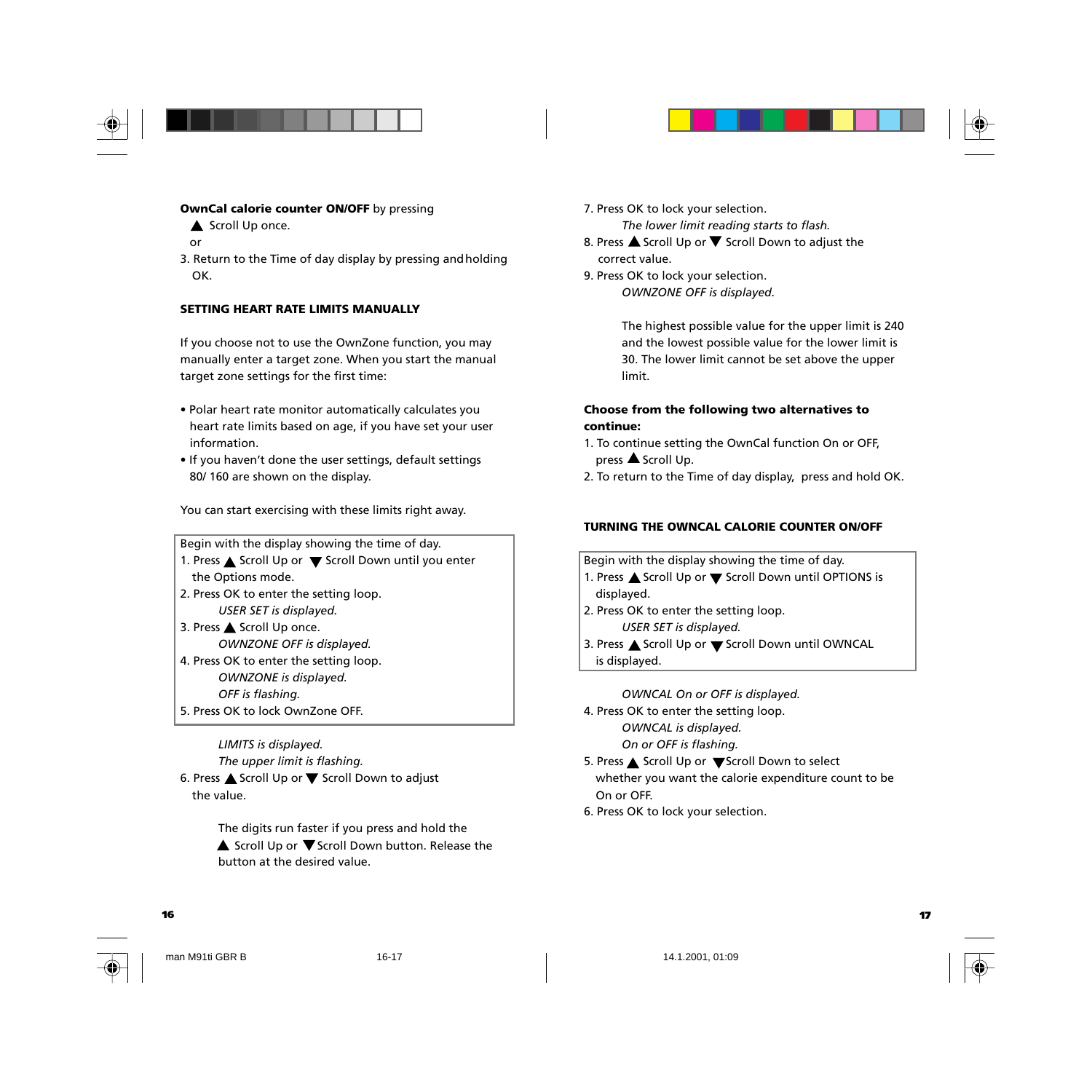

### **Choose from the following two alternatives to continue:**

1. To continue settings, press  $\triangle$  Scroll Up.

2. To return to the Time of day display, press and hold OK.

The OwnCal calorie calculation starts when your heart rate reaches 100 bpm. The higher the heart rate, the faster the energy expenditure accumulation. Energy expenditure depends on body weight; the heavier the weight the higher the energy expenditure. Men's calorie expenditure is more intense than women's at the same heart rate.

The energy expenditure measurement with Polar heart rate monitor is most accurate in continuous activities such as walking, cycling and jogging. Polar heart rate monitor shows the energy expenditure in kilocalories (kcal).

When you expend calories, your body actually uses fat and carbohydrates as energy resources. The amount of fat from the total calorie expenditure varies between 10% - 60%. The rest (40% - 90%) is mostly carbohydrates.

The lower the heart rate, the bigger the fat percentage is of the total energy expenditure. If you want to control weight by exercising, it is recommended to aim at as big a fat percentage of total energy expenditure as possible. Exercise with OwnZone Low.

#### **TURNING POLAR FITNESS TEST ON/OFF**

Begin with the display showing the time of day.

- 1. Press  $\triangle$  Scroll Up or  $\nabla$  Scroll Down until OPTIONS is displayed.
- 2. Press OK to enter the setting loop. *USER SET is displayed*
- 3. Press ▲ Scroll Up or ▼ Scroll Down until FIT. TEST is displayed.

*FIT. TEST On or OFF is displayed.* 4. Press OK to enter the setting loop. *FIT. TEST is displayed. On or OFF is flashing.* 5. Press ▲ Scroll Up or ▼ Scroll Down to select

whether you want the Polar Fitness Test to be On or OFF. 6. Press OK to lock your selection.

If you select Polar Fitness Test On, the Fitness test mode appears in the main mode loop. The Polar Fitness Test is carried out in the Fitness test mode.

### **Choose from the following two alternatives to continue:**

1. To continue settings, press  $\triangle$  Scroll Up.

2. To return to the Time of day display, press and hold OK.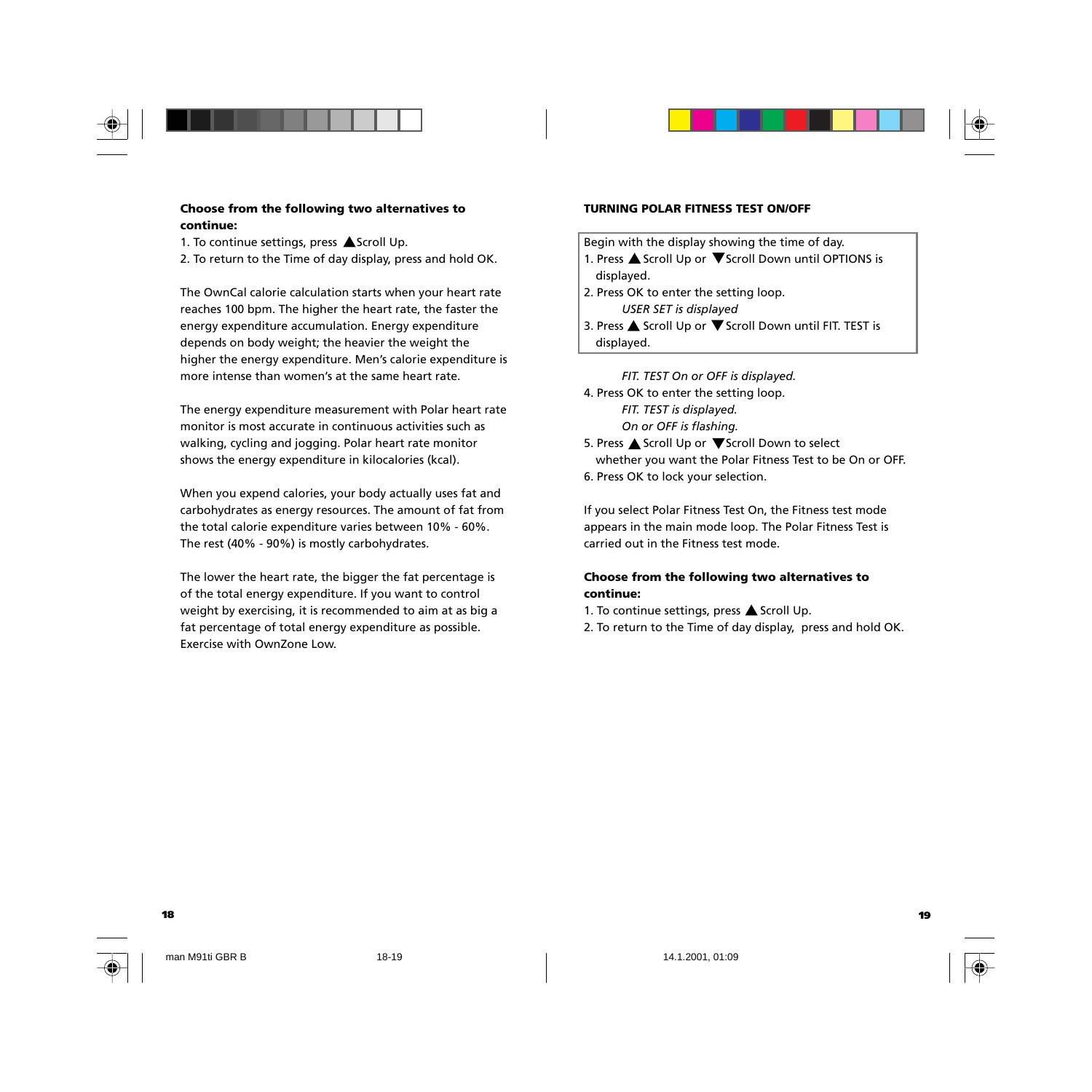



Quick enter to the Watch setting loop: In the Time of day display press and hold the  $\frac{1}{2}\bullet$  /•)) button for a couple of seconds.

If you want to skip some parts and go directly to set a particular watch function, press OK until the desired watch function is displayed.

To return to the Time of day display at any stage of watch settings, press and hold OK.

The digits run faster if you press and hold the Scroll Up or  $\nabla$  Scroll Down. Release the button at the desired value.

#### **SETTING THE ALARM**

1. In the Time of day display press  $\triangle$  Scroll Up or **V** Scroll Down until OPTIONS is displayed. 2. Press OK to enter the Options mode. *USER SET is displayed.* 3. Press ▲ Scroll Up or ▼ Scroll Down until WATCH SET is displayed. 4. Press OK to start the watch settings. *ALARM is displayed. On or OFF is flashing.*

- 5. Press ▲ Scroll Up or ▼ Scroll Down to set the alarm ON or OFF.
- 6. Press OK to lock your selection. *If you have 12h time mode, AM or PM starts to flash.*
- 7. Press ▲ Scroll Up or ▼ Scroll Down to select AM or PM.

8. Press OK to lock your selection. *The hours start to flash.*

9. Press  $\triangle$  Scroll Up or  $\nabla$  Scroll Down to adjust the desired hour. 10. Press OK to lock your selection.

*The minutes start to flash.*

#### **20 21**

- 11. Press  $\triangle$  Scroll Up or  $\nabla$  Scroll Down to adjust the desired minutes.
- 12. Press OK to lock your selection.

### **Choose from the following two alternatives to continue:**

- 1. To set the time of day continue in chapter Setting the time of day.
- 2. To return to the Time of day display, press and hold OK.

When the alarm is turned on  $\sqrt{m}$  appears on the display.

When the alarm comes on, it will sound for one minute or you can turn it off by pressing any of the four buttons.

### **SETTING THE TIME OF DAY**

If you are in the Time of day display start from **Setting the alarm**, steps 1-4. Then press OK until

> *TIME and the time of day are displayed. 12h or 24h is flashing.*

- 5. Press ▲ Scroll Up or ▼ Scroll Down to select 12h or 24h mode.
- 6. Press OK to lock your selection. *If you chose 12h time mode, TIME AM or TIME PM is displayed.*
- 7. Press  $\triangle$  Scroll Up or  $\nabla$  Scroll Down to select AM or PM.
- 8. Press OK to lock your selection. *The hours start to flash.*
- 9. Press  $\triangle$  Scroll Up or  $\nabla$  Scroll Down to adjust the desired hour.
- 10. Press OK to lock your selection. *The minutes start to flash.*
- 11. Press  $\triangle$  Scroll Up or  $\nabla$  Scroll Down to adjust the desired minutes.
	- *The seconds go to zero.*
- 12. Press OK to lock your selection. *The seconds start running.*



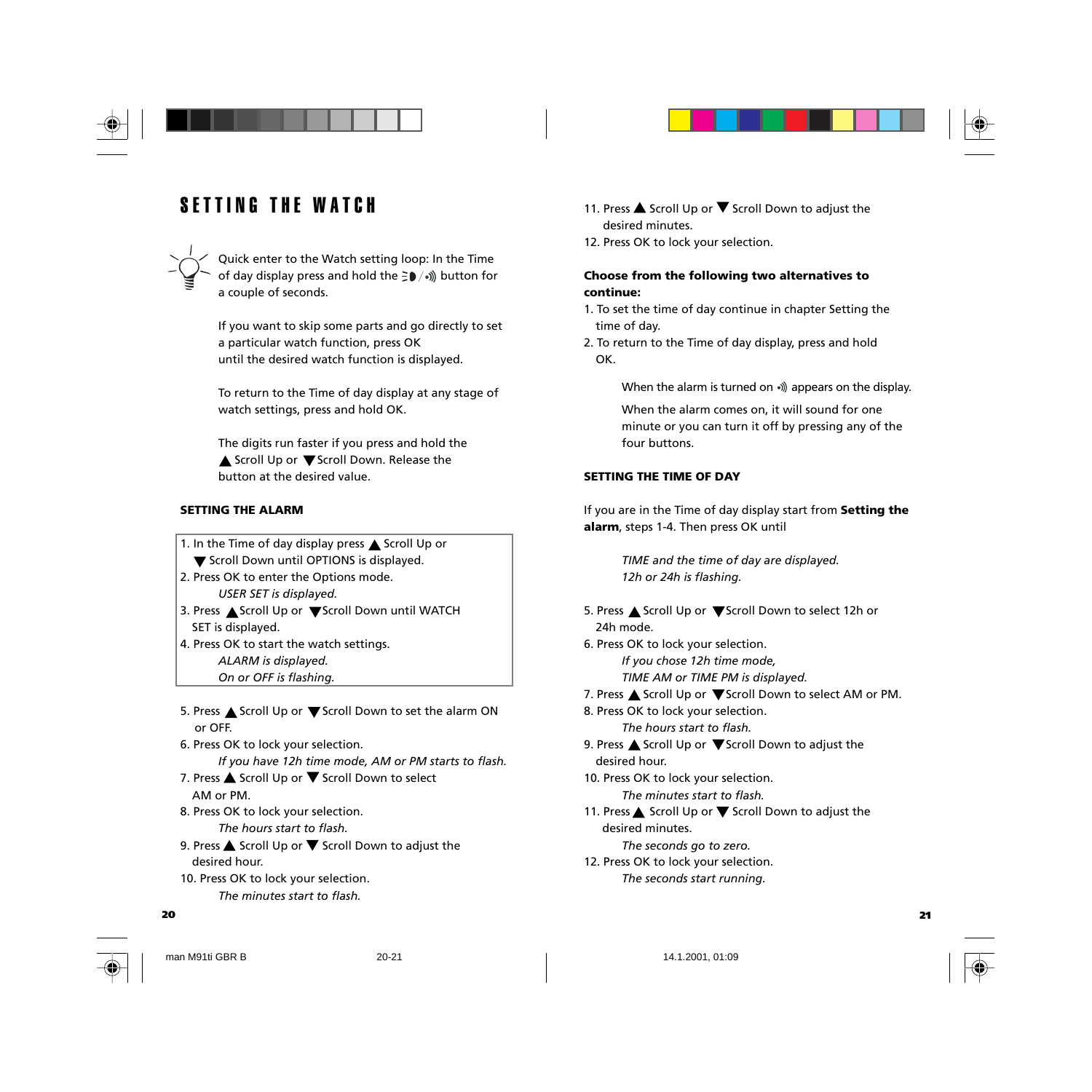



### **Choose from the following two alternatives to continue:**

1. To set the date continue in chapter Setting the date. 2. To return to the Time of day display, press and hold

OK.

### **SETTING THE DATE**

If you are in the Time of day display start from **Setting the alarm**, steps 1-4. Then press OK until

> *DAY or MONTH is displayed. The first digits start to flash.*

The date is displayed differently depending on which time mode (12h or 24h) has been chosen.

5. Press  $\triangle$  Scroll Up or  $\nabla$  Scroll Down to adjust the desired value for the day/ month. 6. Press OK to lock your selection. *MONTH or DAY is displayed. The middle digits start to flash.* 7. Press  $\triangle$  Scroll Up or  $\nabla$  Scroll Down to adjust the desired value for the month/ day. 8. Press OK to lock your selection. *YEAR is displayed. The digits for the year start to flash.* 9. Press  $\triangle$  Scroll Up or  $\nabla$  Scroll Down to adjust the desired value for the year.

10. Press OK to lock your selection. *WATCH SET is displayed.*

### **Choose from the following two alternatives to continue:**

1. Press OK to continue from the alarm setting.

2. To return to the Time of day display, press and hold OK.



24h time mode: DAY - MONTH - YEAR

12h time mode: MONTH - DAY - YEAR





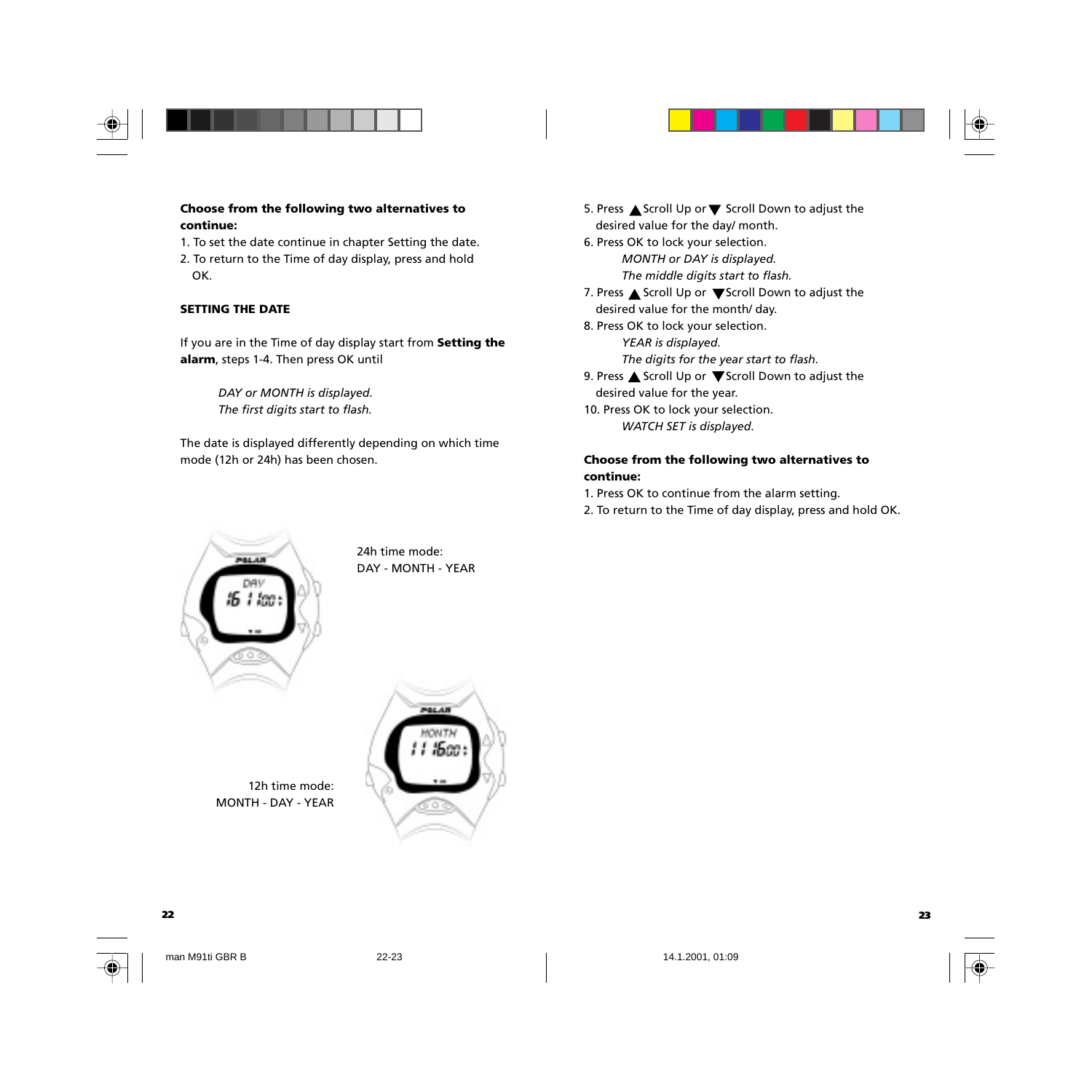# START THE HEART RATE MEASUREMENT

1. Wear the transmitter and the wrist receiver as described in the chapter **Getting going**.

2. To make sure that the code search will be successful:

- Keep the wrist receiver within 1 metre/ 3 feet of your transmitter.
- Check that you are not near to other people with heart rate monitors, high voltage power lines, televisions, mobile phones, cars, exercise equipment etc.

3. Begin with display showing time of day.

4. Press OK.

*MEASURE appears in the display. A heart shaped frame appears. The wrist receiver starts searching for heart rate transmission for max. 15 seconds.*

*Heart rate measurement commences and the heart symbol inside the frame starts flashing. Your heart rate reading (in beats per minute) appears in the display.*

If the code search was not successful, the frame around the heart symbol will disappear after 15 seconds. Go back to step 2 to repeat the code search.

If you still do not succeed in code searching, but your heart rate is displayed and the heart symbol without a frame is flashing, you can start exercising but your wrist receiver may become disturbed by other heart rate monitors.

Check that your personal user id is active. You can change the user before starting the stopwatch by pressing and holding A Scroll Up.

5. Start the stopwatch by pressing OK.

*Stopwatch starts running. Automatic recording begins. If you set OwnZone on: OZ*  $\mu$ <sub>m</sub><sub>m</sub><sub>m</sub><sub>m</sub> appears in the *display and OwnZone determination begins. If you set heart rate limits manually: EXERCISE appears in the display.*



6. You can now start warmup with your Polar heart rate monitor.

> **Quick start:** In the Time of day display, press and hold OK for a couple of seconds.

#### **To stop the heart rate measurement:**

Press OK to stop the stopwatch. If you want to QUIT the heart rate measurement mode, press ▲ Scroll Up or ▼ Scroll Down to enter the Time of day display.

**24 25**



man M91ti GBR B 24-25 14.1.2001, 01:09

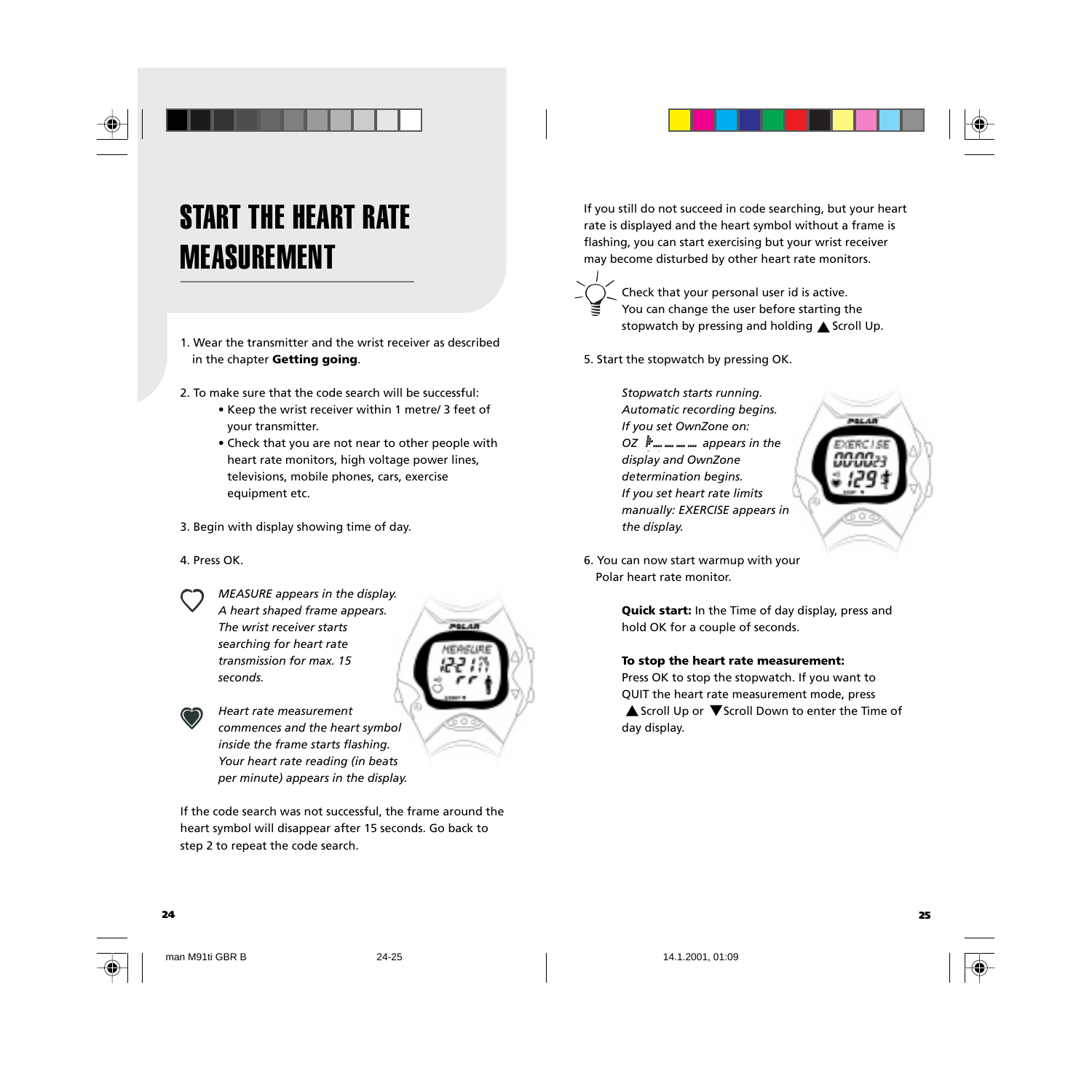



Polar heart rate monitor is able to determine the individual training heart rate zone for you. This exercise zone is called your OwnZone (OZ).

For most adults, OwnZone corresponds to 65-85 % of the maximum heart rate. OwnZone is suitable for cardiovascular training either for health-related or fitness improvement purposes.

OwnZone works well for those whose goal is weight control via physical activity and exercise, because the OwnZone corresponds to intensity from "light to moderate" to "moderate". Exercise of this intensity level can be conducted even for extended periods safely and often yields the best results for weight loss.

The OwnZone can be found during a warmup period of an exercise session lasting 1-10 minutes.

## HOW TO DETERMINE YOUR OWNZONE

OwnZone is easily determined by walking and jogging as instructed below. However, you are able to find your OwnZone with other exercise modes as well, e.g. exercising with a stationary bike. The principle is that you start exercising very slowly with light intensity and gradually increase your heart rate.

- 1. Check that you have set your personal user information correctly.
- 2. Because OwnZone determination needs every heart beat to be picked up properly, make sure that the transmitter belt is tight enough and the electrodes well moistened.

3. Check that you have set the OwnZone function on.

4. Start the heart rate measurement as described earlier.

- 5. Start the stopwatch.
	- *OZ appears in the display. Stopwatch starts running.*
- 6. There are five stages in finding your OwnZone. OwnZone appears typically on the 3 rd or 4 th stage (in 5-6 minutes). Keep your heart rate below 100 bpm during the first stage. After each stage you should increase your heart rate 10-20 bpm. The display shows which stage you are in:

| h                | Walking at very slow pace for 2 min.  |
|------------------|---------------------------------------|
|                  | Walking at brisk pace for 2 min.      |
| <i>トトト</i>       | Walking at very brisk pace for 2 min. |
|                  | Jogging at slow pace for 2 min.       |
| <i>በ በ በ በ በ</i> | Running for 2 min.                    |

7. At some point during the stages 1 - 5 you hear two beeps. This indicates that Polar heart rate monitor has determined your exercising limits and you can continue your exercising.

> *The determined heart rate limits are displayed for a few seconds. EXERCISE appears in the display.*



**26 27**

You can recall the limits onto the display by bringing the receiver close to the transmitter.

You can turn the OwnZone timing signals off by pressing and holding  $\exists \bullet / \bullet$ ) for two seconds before starting the OwnZone determination.



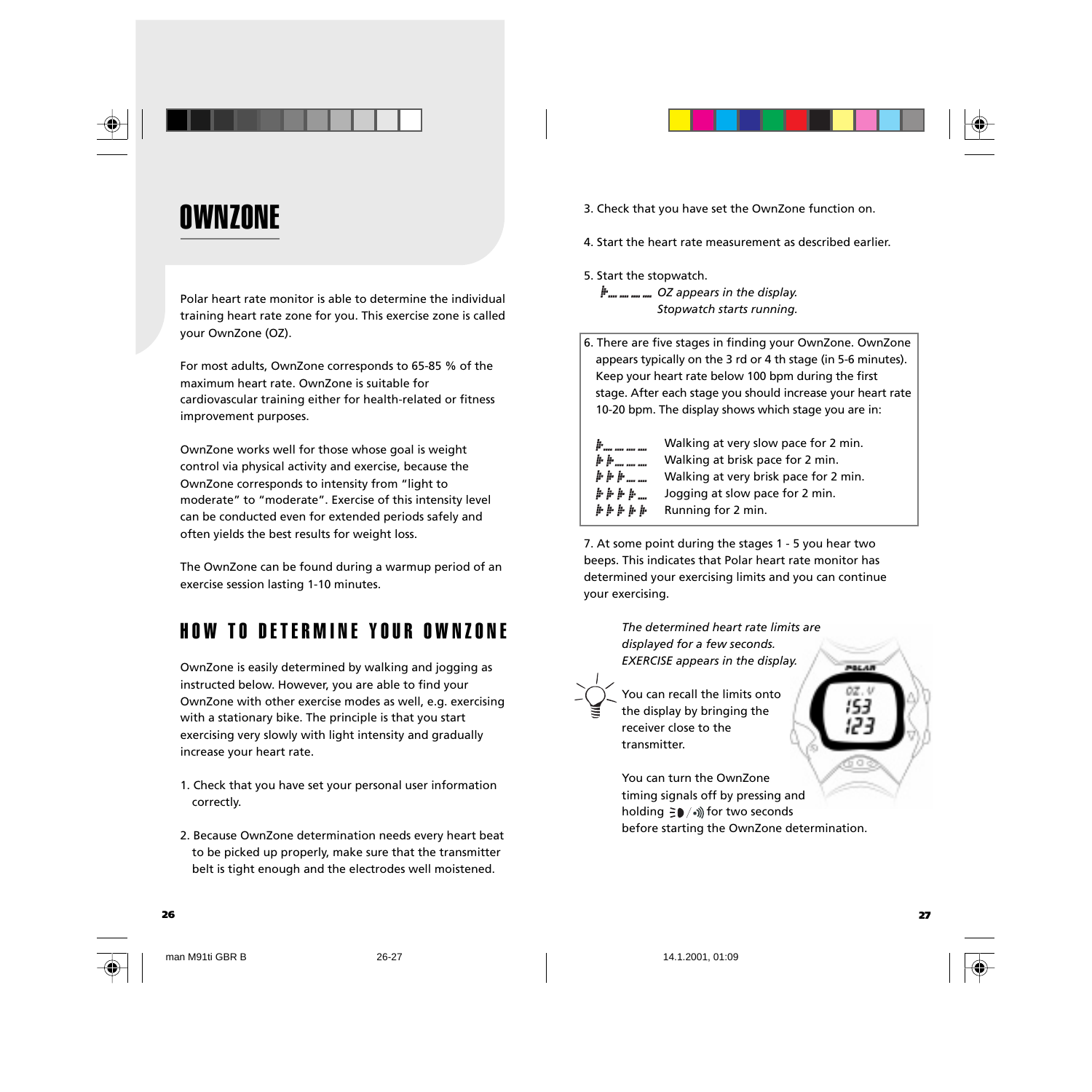



#### **Reset the stopwatch:**

If needed you can reset the stopwatch to zero and restart OwnZone determination:

- 1. Stop the OwnZone determination by pressing OK. *Heart rate limits for your previously determined OwnZone appear on the display.*
- 2. Stop the stopwatch by pressing OK. *QUIT? appears in the display.*
- 3. To reset the stopwatch press and hold  $\blacktriangledown$  Scroll Down for 2 seconds.
- 4. To restart the stopwatch press OK.

### OWNZONE METHODS

Polar heart rate monitor uses multiple methods for determining your OwnZone. The OwnZone determination is based on measuring and analysing the heart rate variability during graded exercise.

If your heart rate exceeds the safety limit during the determination, Polar heart rate monitor picks up your latest OwnZone definition based on heart rate variability. Alternatively, if there is no previous determination in memory, OwnZone limits, which are based on your age predicted maximum heart rate, will be used. These methods ensure that the safest possible exercise zone is determined for you.

The method used in defining the OwnZone is indicated after the two beeps as follows:

> *1. OZ.V (OwnZone Variability) and the currently determined OwnZone limits appear on the illuminated display.*

*2. OZ.L (OwnZone Latest) and your previously determined OwnZone limits appear on the illuminated display.*

*3. OZ.A (OwnZone Age) and your age-predicted heart rate limits appear on the illuminated display.*

### **You will also see which OwnZone level you have selected to use:**

BASIC (OwnZone Basic for allround exercising) HIGH (OwnZone High for exercising at moderate intensity) LOW (OwnZone Low for exercising at light to

moderate intensity)

### HOW TO USE PREVIOUSLY DETERMINED OWNZONE

Every time you start the stopwatch and have the OwnZone option on, the Polar heart rate monitor starts finding your OwnZone. You can determine your OwnZone for every exercise session separately. At least it should always be performed when changing exercise environment, exercise mode or if you have abnormal feelings about your physiological state when starting the exercise.

However, you can choose to exercise with the latest OwnZone limits in case you are not willing to start the process of redefining your OwnZone.

1. Start the heart rate measurement and stopwatch as usual. *OZ*  $\mu$ <sub>m</sub> m m appears on the display. 2. Press OK. Polar heart rate monitor starts

using your latest determined OwnZone. *OZ.L and the values for your previously determined OwnZone appear momentarily on the illuminated display.*

In case there is no previously determined OwnZone in memory, Polar heart rate monitor starts using your age predicted exercising limits.

> *OZ.A and your age-predicted heart rate limits appear on the illuminated display.*



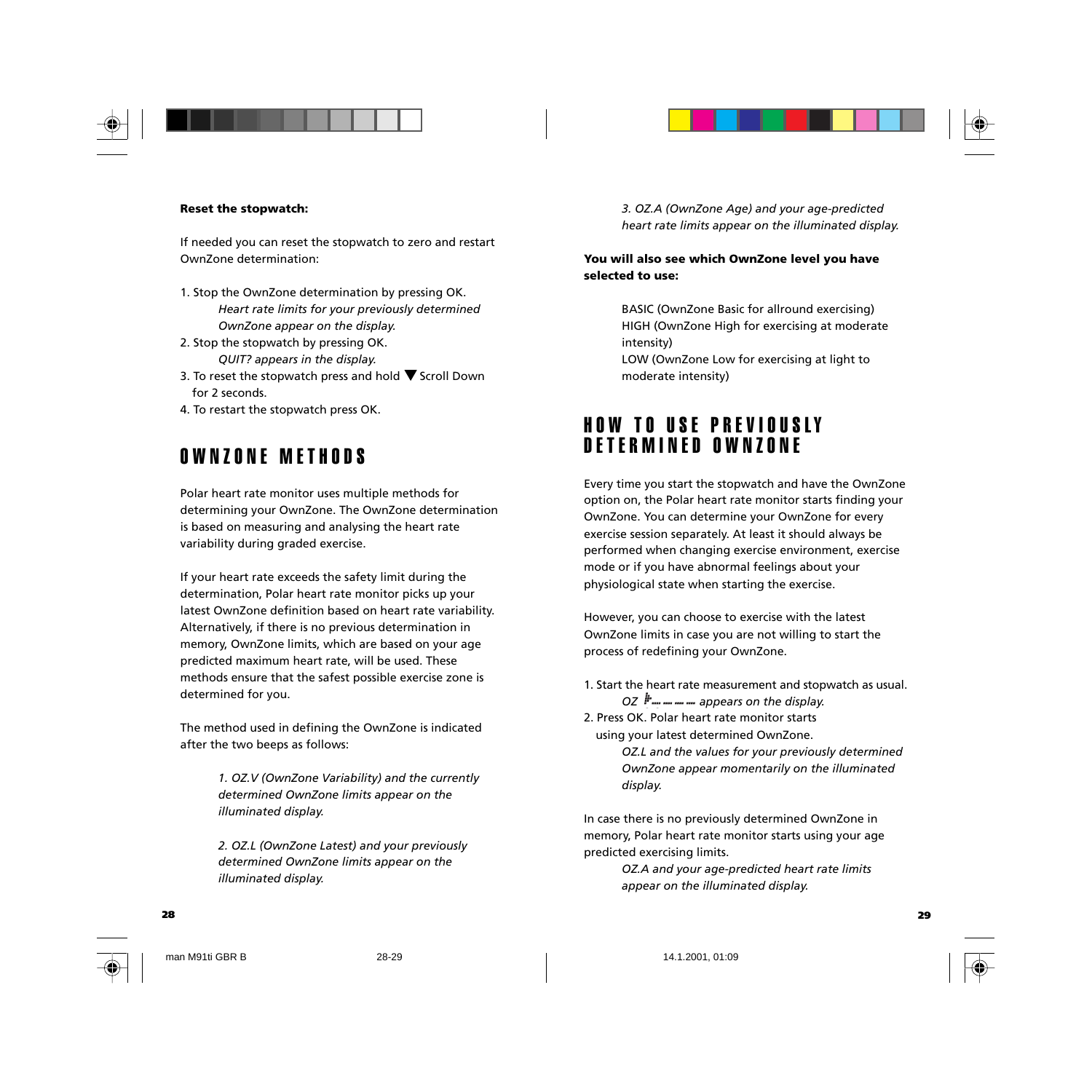

# FUNCTIONS DURING HEART RATE MEASUREMENT



## SEE YOUR HEART RATE

You can see your heart rate in beats per minute. A flashing heart symbol indicates an ongoing heart rate measurement. The inner heart symbol flashes at the pace of your heart. The outline indicates that the heart rate reception is coded.

If there is - - reading on the display, there has not been heart rate reception for at least 5 minutes. Bring the wrist receiver up to your chest near the transmitter's Polar logo. The receiver starts looking for the heart rate again.

### ILLUMINATE THE DISPLAY

Press  $\exists \bullet / \bullet$ ). *Backlight is activated for a few seconds.*

### TURN THE SOUND SIGNAL AND THE BUTTON SOUND ON/OFF

When  $\gg$  is displayed, you will hear an alarm sound with each heart beat if you go above the upper limit or below

**30 31**

man M91ti GBR B 30-31 30-31 14.1.2001, 01:09

the lower limit of your Target Zone. You will hear a beep when pressing the buttons. The sound signal will be on in OwnZone determination and will alarm you at the end of the Fitness test.

Press and hold  $\geq 0$  /•)) for 2 seconds to turn the sound signal and the button sound on or off.  *Sound signal is on.*

> A flashing heart rate reading also informs you of being outside your target zone.

The sound signal setting is saved i.e. the next time you start heart rate measurement the previous setting will be used.

### SWAP THE USER

You can swap the user in the beginning of an exercise when the stopwatch is not running yet.

Press and hold <a>
Scroll Up.

*if* or **i**f is displayed to indicate which one of the *user settings are activated.*

The following exercise will be recorded in the selected user's file.

To be able to swap the user you need to set preferences for two users.

### START/STOP THE STOPWATCH

Press OK to start/stop the stopwatch.

**Exercise information will be stored in an exercise file only when the stopwatch is running.**



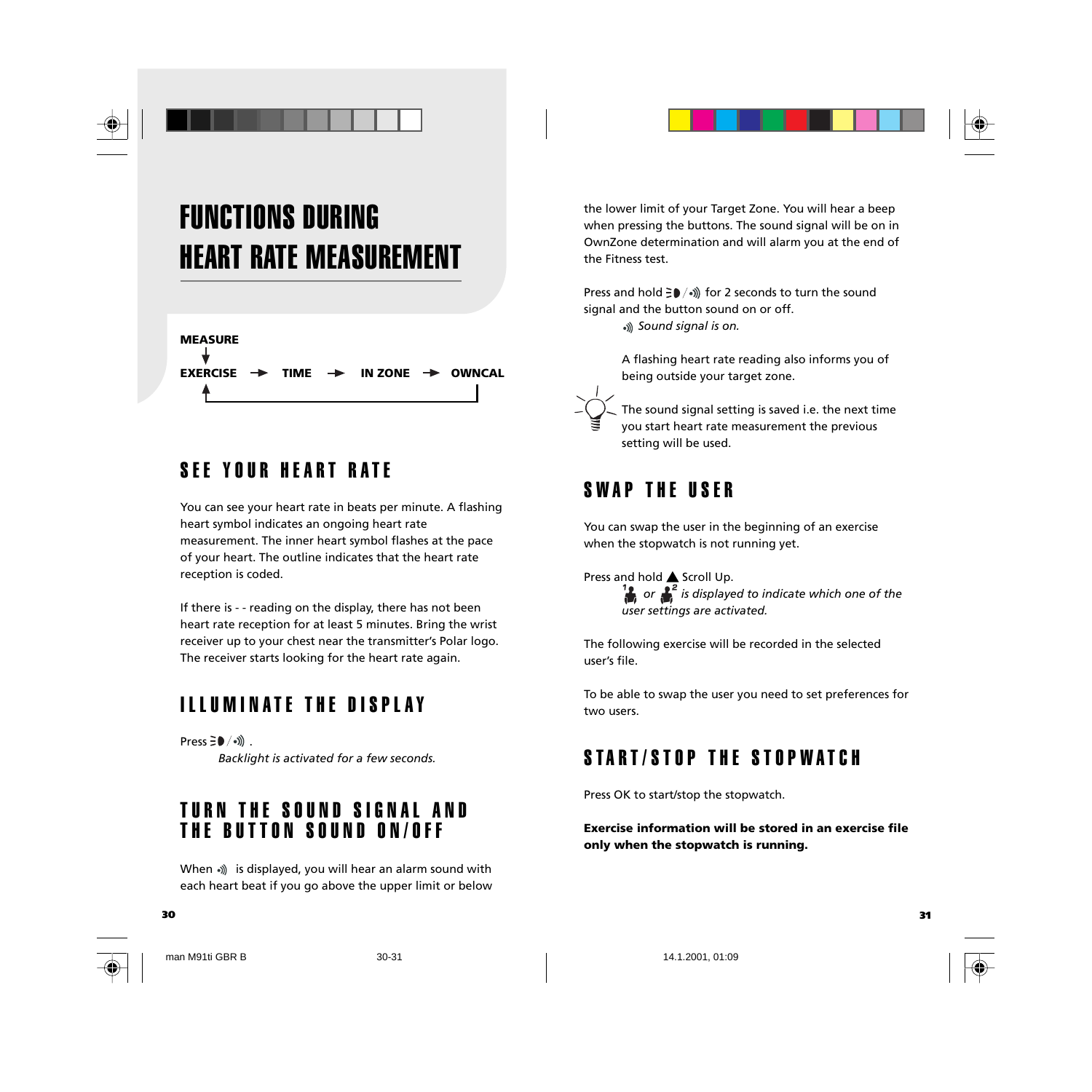



You can pause the stopwatch by pressing OK. Repressing it will restart the stopwatch and the above calculations.

#### **To reset the stopwatch to zero:**

- 1. Stop the stopwatch.
- 2. Press and hold  $\nabla$  Scroll Down for two seconds.

## CHECK EXERCISE INFORMATION

When the stopwatch is running press  $\triangle$  Scroll Up or  $\blacktriangledown$  Scroll Down to see the following information during the exercise:



**Time of day (TIME)**



mar 22

**Time spent in target zone (IN ZONE)**

**Calorie expenditure (OWNCAL)** The calorie counting feature must be set on to be able to see the OWNCAL display.



**Stopwatch (EXERCISE)**

### CHECK YOUR HEART RATE LIMITS

While exercising you don't have to press any button to check the heart rate limits you are using. Just bring the wrist receiver up to your chest near the transmitter's Polar logo.

> *The current exercising zone values and backlight will be on for a few seconds.*

### SEE YOUR PROGRESS BULLETS DURING EXERCISE

### illi)<br>1917<br>'917 nor om nor om om nor om

A bullet appears for every 15 minutes exercise in Target Zone.

## SWAP THE HEART RATE LIMITS

You can swap heart rate limits during the exercise while the stopwatch is running and you have set OwnZone on. You can select between OwnZone Basic, OwnZone High, OwnZone Low and manually set limits.

Press and hold  $\triangle$  Scroll Up or  $\nabla$  Scroll Down.



**32 33**

If you swap heart rate limits during exercise, the latest ones in use will be saved as measurement option settings and your next exercise will start with these limits.



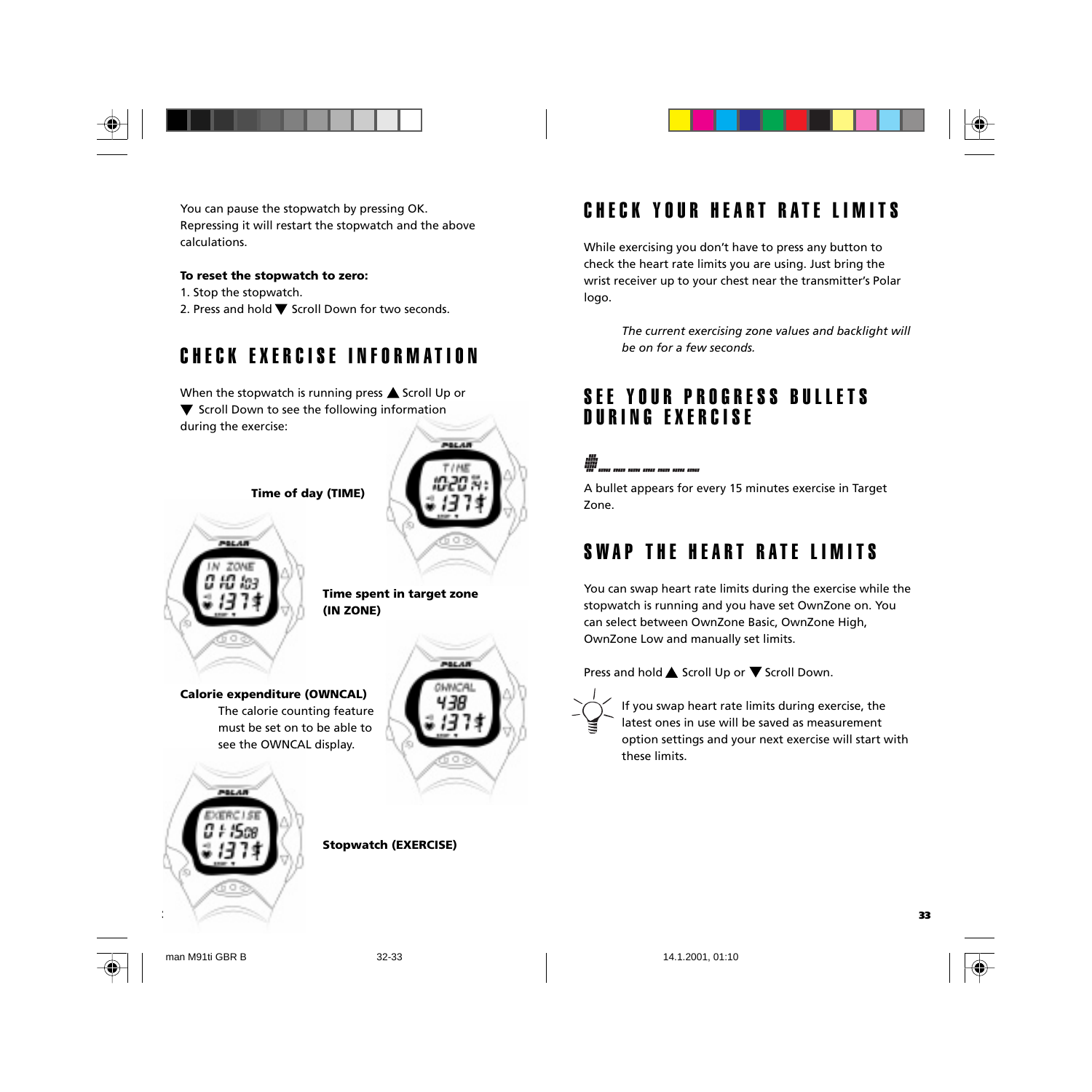# STOP THE HEART RATE MEASUREMENT

1. Press OK to stop the stopwatch. *The stopwatch stops. QUIT? appears in the display. Heart rate measurement without exercising limits or calorie calculation continues.*

2. Press  $\triangle$  Scroll Up or  $\nabla$  Scroll Down to leave the Measure mode.

*Heart rate measurement stops.*

If you press and hold  $\nabla$  Scroll Down for 2 seconds, the stopwatch will be reset and the current exercise information will be deleted.

The heart rate monitor receiver turns itself into Time of day mode within 5 minutes in case you forget to quit the heart rate measuring mode after having stopped the stopwatch and taken the transmitter off your chest.

## RECALLING TRAINING INFORMATION

Your latest training information is in the memory of the Polar heart rate monitor until the next time you start the stopwatch. Then your previous training information will be replaced by the new one. Polar heart rate monitor saves only one training file at a time. The training information is saved, if the stopwatch has been on more than one minute.

1. In the Time of day display, press  $\triangle$  Scroll Up or

- $\blacktriangledown$  Scroll Down until you enter the FILE mode. *FILE is displayed.*
- 2. Press OK to enter the training information recalling loop.
- 3. Press  $\triangle$  Scroll Up or  $\nabla$  Scroll Down to recall the training information.

### **DATE**

The date of your last exercise session.

### EXERCISE TIME (EXE. TIME)

The exercise time is the time which you have exercised with the stopwatch running.

### EXERCISE TIME IN THE TARGET ZONE (IN ZONE)

The exercise time, which you have spent within your OwnZone or your self-defined target zone.

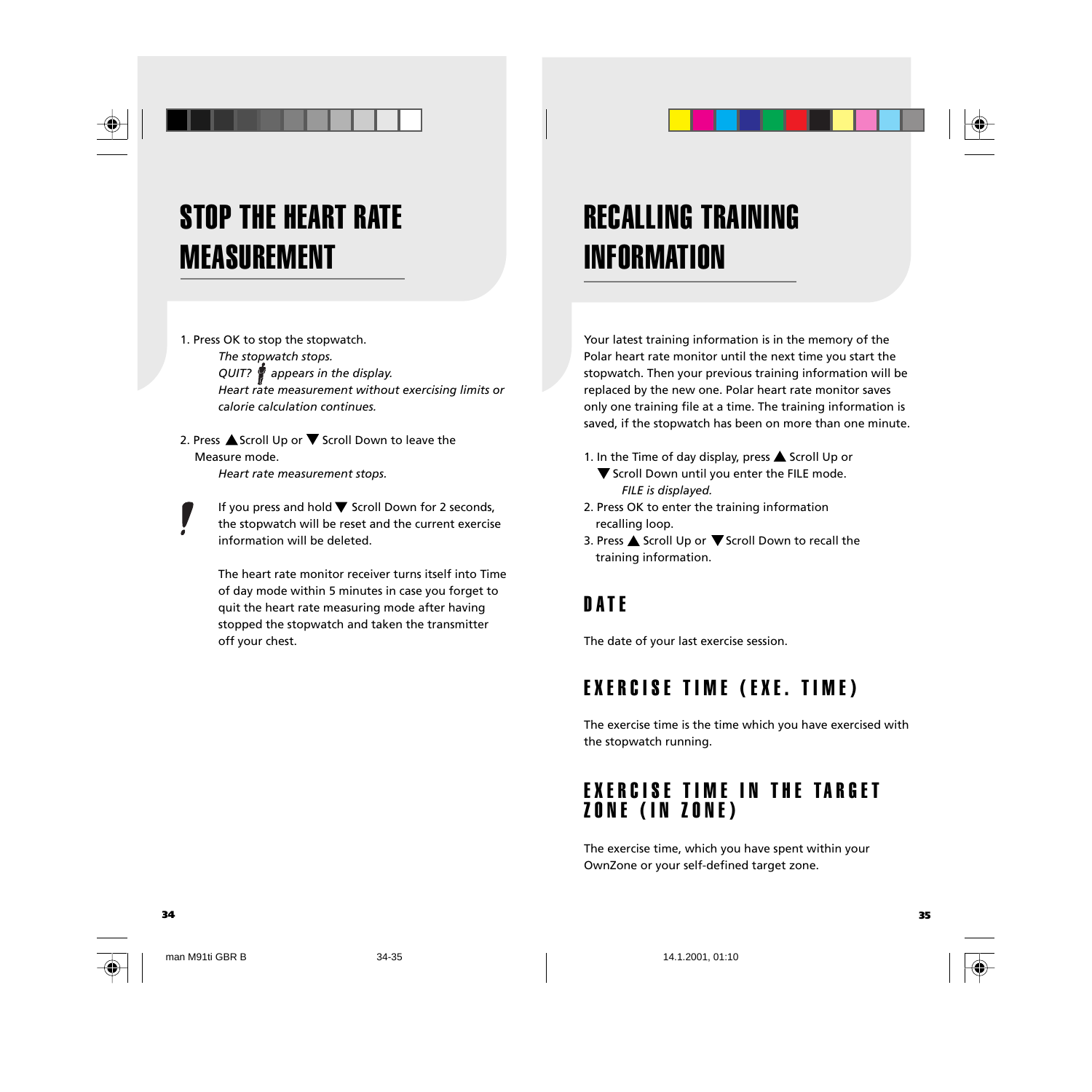

### TARGET HEART RATE LIMITS (LIMITS)

You will see the target heart rate limits of your exercise.

### AVERAGE HEART RATE (AVERAGE Hr)

You will see the average heart rate of your exercise session.

### CALORIES EXPENDED DURING THE EXERCISE (KCAL / FAT)



You will see how many kilocalories you have expended during the exercise and the fat percentage of the total energy expenditure.

### TOTAL CALORIE COUNT (Tot. KCAL)

The total calorie counter is a function, which memorises information for more than one exercise session. You will have a count for cumulative calories expended during several exercise sessions. This function allows you to follow the calorie count as a gauge of effective exercise e.g. during one week.

You can **subtract the total calorie amount**. The kilocalories are subtracted by 10-kcal decrement. Once you have subtracted the Tot. KCal value, ypu cannot return it.

1. Start with the display showing Tot. KCAL. 2. Press OK to enter the Tot. KCAL mode.

*The amount of total kilocalories starts flashing.*

- 3. You can now subtract the calories by pressing ▼ Scroll Down.
- 4. Press OK to lock the desired amount.

This function is useful in weight management, if you want to follow the combined effects of exercise and nutrition.

### **To reset the total calorie expenditure count to zero:**

1. Start with the display showing Tot. KCAL. 2. Press OK to enter the Tot. KCAL mode.

- *The amount of total calories starts flashing.*
- 3. Press and hold  $\nabla$  Scroll Down for a couple of seconds. *RESET starts to flash. 0 appears.*

If you release the  $\nabla$  Scroll Down button, when RESET is flashing, the value is not reset.

### TOTAL EXERCISE TIME (Tot. TIME)

The cumulative exercise time counter is a function, which memorizes information for more than one exercise session. You will have a count for the cumulative time of several exercise sessions. This function can be used as a gauge of exercise time e.g. during one week.

#### **To reset the cumulative exercise time count to zero:**

1. Start with the display showing Tot. TIME.

2. Press OK to enter the Tot. TIME mode.

*The amount of cumulative exercise time starts flashing.* 3. Press and hold  $\nabla$  Scroll Down for a couple of seconds.

*RESET starts to flash. 00:0000 appears.*

If you release the  $\nabla$  Scroll Down button, when RESET is flashing, the value is not reset.



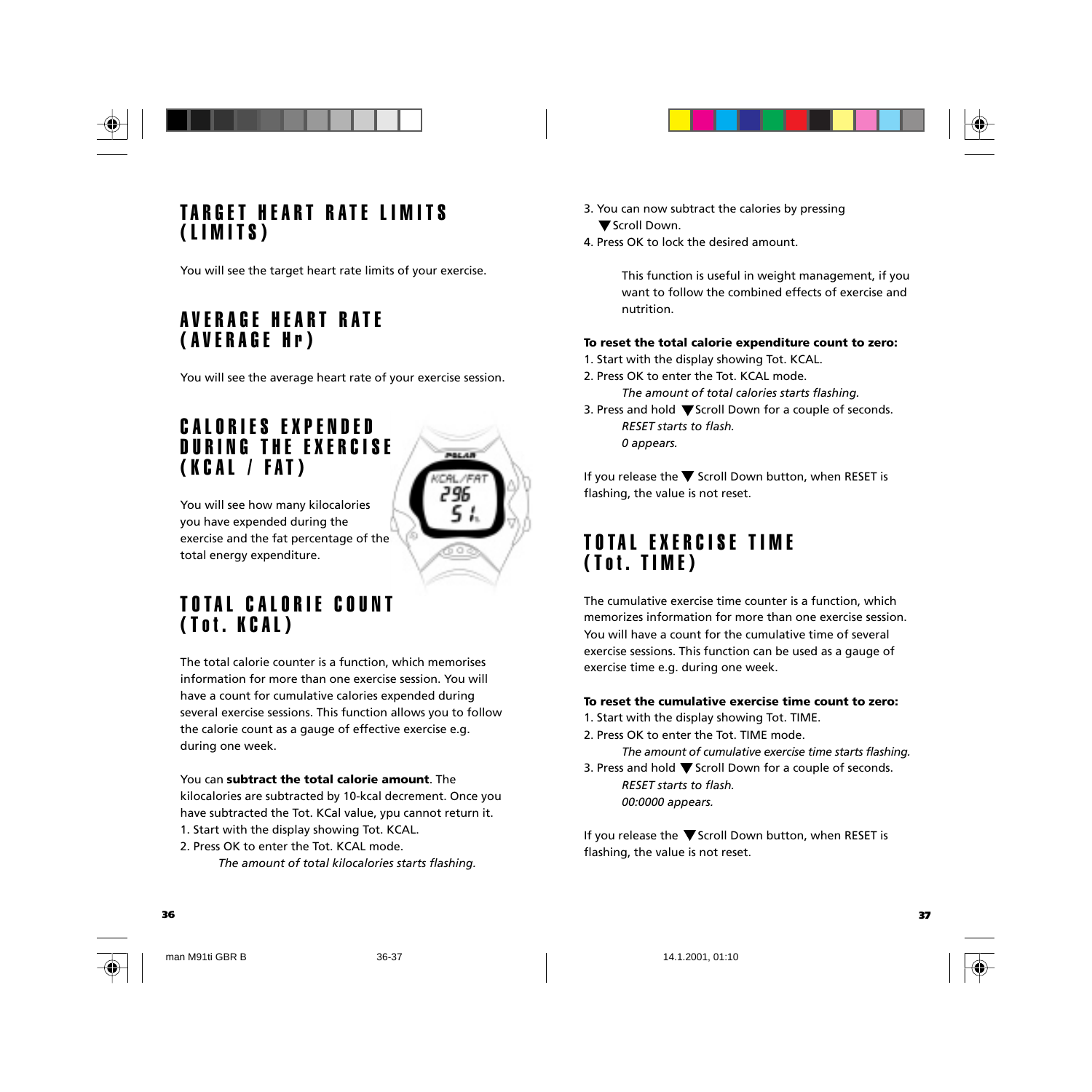

## LATEST OWNINDEX

You can see your OwnIndex based on your latest Polar Fitness Test and the date when it was carried out.

## OWNINDEX

OwnIndex is a score which is comparable to  $VO_{2n}$ , a commonly used descriptor of aerobic fitness. OwnIndex is a result of the Polar Fitness Test, which is an easy, safe and quick way to estimate maximal aerobic power. The OwnIndex is based on heart rate, heart rate variability at rest, body structure and self-assessed physical activity.

Cardiovascular or aerobic fitness relates to how well your cardiovascular system works to transport oxygen to your body. The better the cardiovascular fitness, the stronger and more efficient your heart is.

Having good cardiovascular fitness has many health benefits. For example, it decreases your risk of cardiovascular diseases, stroke and high blood pressure.

If you want to improve your cardiovascular fitness, it takes a minimum of 6 weeks of regular training to see a noticeable change. Less fit individuals see progress even more rapidly and for more active individuals more time is needed.

Cardiovascular fitness is best improved by exercise types which use large muscle groups. Such activities include e.g. walking, jogging, swimming, rowing, skating, cross-country skiing and cycling.

To be able to follow your fitness progress start with measuring your OwnIndex a couple of times during the first two weeks to get a reliable baseline value. Thereafter repeat the test approximately once a month. Polar Fitness Test is targeted to healthy adults.

## FITNESS TEST SETTINGS

To be able to carry out the Polar Fitness Test you need to do the following settings:

- Select your long-term physical activity level.
- Set the Fitness test mode on.

### **SET THE ACTIVITY LEVEL**

Begin with the display showing the time of day.

- 1. Press  $\triangle$  Scroll Up or  $\nabla$  Scroll Down until you enter the Options mode.
- 2. Press OK to enter the setting loop. *USER SET is displayed.*
- 3. Press OK to enter the user information loop.
- 4. Press OK until ACTIVITY appears. *ACTIVITY is displayed and LOW / MIDDLE / HIGH is flashing.*
- 5. Press  $\triangle$  Scroll Up or  $\nabla$  Scroll Down to select the right activity level.
- 6. Press OK to lock your selection. *USER SET is displayed.*
- 7. To return to the Time of day display, press and hold OK.

#### **Activity Level**

Assess your long-term physical activity level. Do not change your activity level description if your regular exercise habits have changed less than six months ago.

**Low** Exercise is not a regular part of your life. You walk only for pleasure or occasionally exercise sufficiently to cause heavy breathing or perspiration.

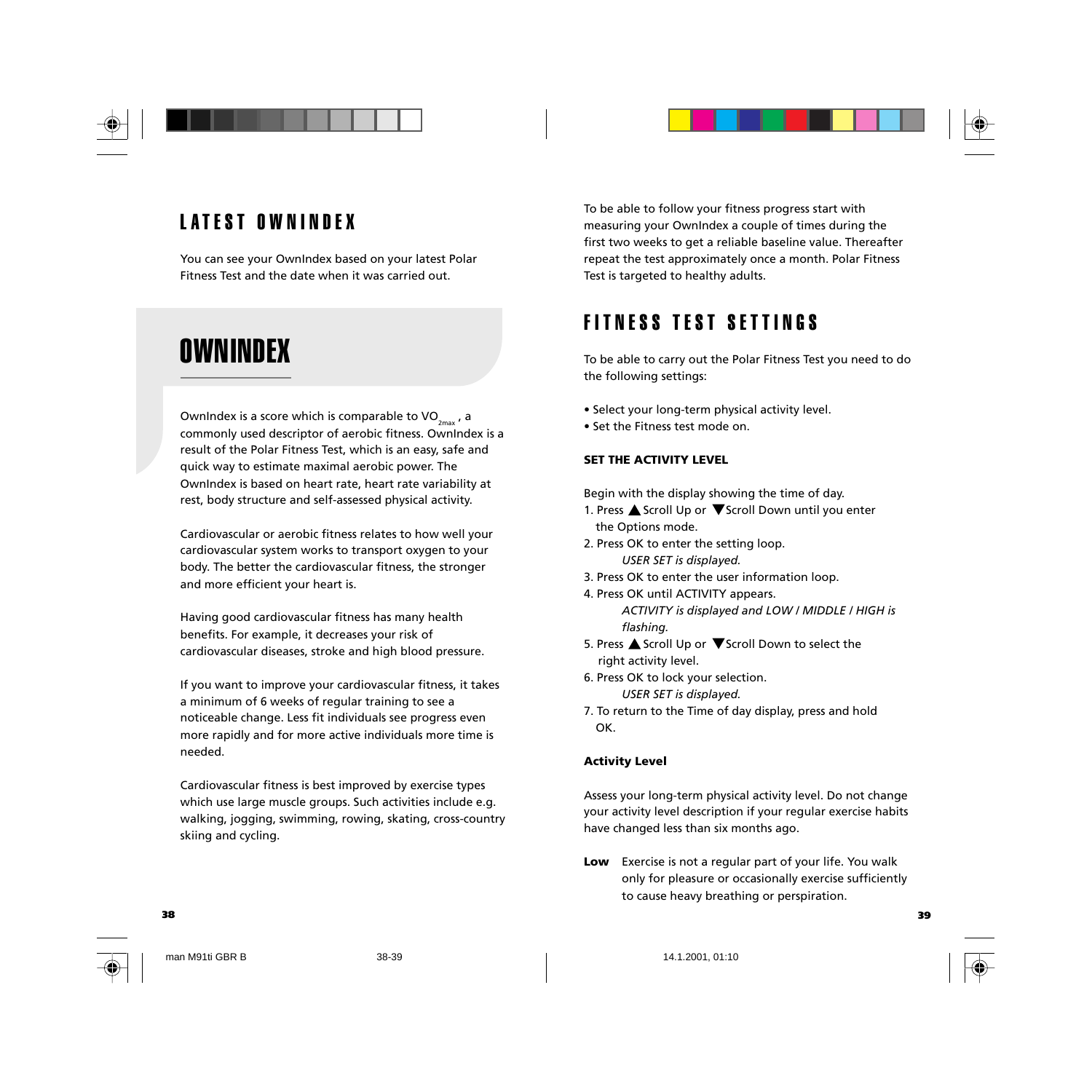



- **Middle** You participate regularly in recreational sports. For example, you run 5 miles a week or spend 30 - 60 minutes a week in comparable physical activity. Or, your work requires modest physical activity.
- **High** Exercise is an inseparable part of your life. You exercise regularly at least 3 times a week with heavy paced intensity. Exercise causes clear breathlessness and sweating. For example, you run regularly more than 5 miles a week or spend more than 1,5 - 2 hours in comparable physical activity.

### **SET THE FITNESS TEST MODE ON**

- 1. In the Time of day display press  $\triangle$  Scroll Up or
- $\blacktriangledown$  Scroll Down until you enter the Options mode. *OPTIONS is displayed.*
- 2. Press OK to enter the setting loop. *USER SET is displayed.*
- 3. Press  $\triangle$  Scroll Up or  $\nabla$  Scroll Down until you come to the Fitness test setting mode.
	- *FIT. TEST On/OFF is displayed.*
- 4. Press Start/Stop/Ok to enter the Fitness test setting loop. *FIT. TEST is displayed.*
	- *On or OFF is flashing.*
- 5. Press Scroll Up or Scroll Down to select the test on.
- 6. Press OK to lock your selection.
- 7. To return to the Time of day display, press and hold OK.

### CARRYING OUT THE TEST

To get reliable test results, there are the following basic requirements:

- You should be relaxed and calm.
- The test can take place anywhere home, office, health club - as long as the testing environment is peaceful. No disturbing noises (e.g. television, radio or telephone), no other people talking to you.
- Keep the testing place, time of day and environment the same every time the test is repeated.
- Avoid eating a heavy meal or smoking 2-3 hours prior to testing.
- Avoid heavy physical effort, alcoholic beverages or pharmacological stimulants on the test day and the day before.

### **PREPARE THE WRIST RECEIVER**

1. In the Time of day display press  $\triangle$  Scroll Up or

 $\blacktriangledown$  Scroll Down until you come to the Fitness test mode.

*FIT. TEST is displayed.*

### **RELAX YOURSELF FOR 1-3 MINUTES**

2. Lay down, relax your muscles and mind.

### **START THE TEST**

3. Press OK to start the test.

*The wrist receiver starts searching for your heart rate. TEST On and your heart rate are displayed.*

*The test begins.*



If you want to have the sound signal on during the Fitness test, check there is  $\cdot$ ) in the display. Press and hold  $\geq$   $\blacktriangleright$  / $\triangleleft$ ) to have sound signal on. The sound signal will alarm you at the end of the test.

- 4. It takes 3-5 minutes to carry out the test. Lie relaxed, don't raise arms or legs, avoid body movements during the test. Don't communicate with other people. *Your current OwnIndex and the testing date are displayed.*
- 5. To return to the Time of day display after the test, press and hold OK.



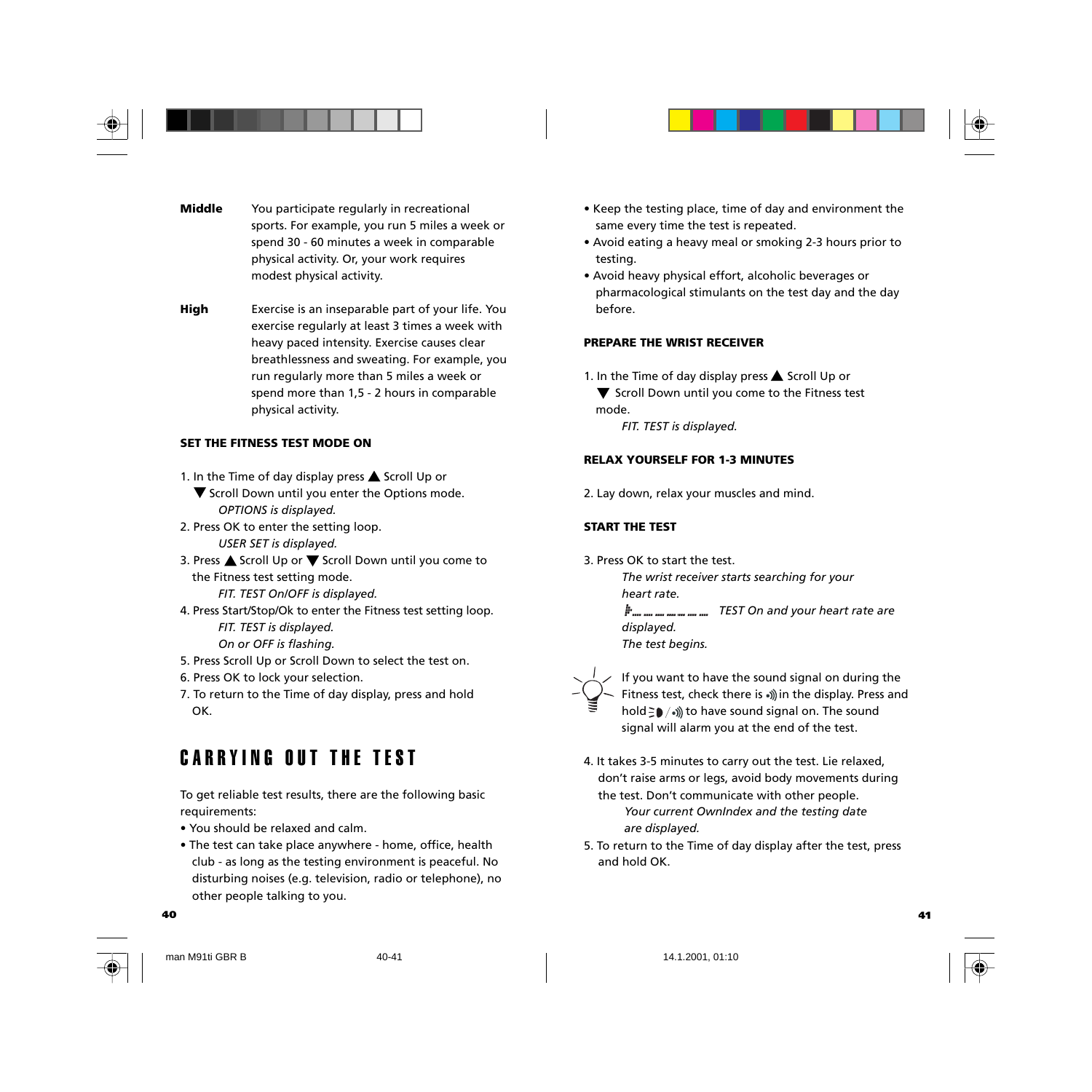

### FITNESS TEST RESULT



- **1-3** Increase exercise for health benefits and fitness.
- **4** Maintain current exercise habits to ensure better health. Exercise increase recommended for fitness improvements.
- **5-7** Maintain current exercise habits for good health and fitness.

| You can stop the test anytime during the test by pressing<br>OK. The latest OwnIndex will not be replaced.                                                                                                                                                                             |                                                                                                                                                                                                                                                                                                                                                                                                                                                                                   |
|----------------------------------------------------------------------------------------------------------------------------------------------------------------------------------------------------------------------------------------------------------------------------------------|-----------------------------------------------------------------------------------------------------------------------------------------------------------------------------------------------------------------------------------------------------------------------------------------------------------------------------------------------------------------------------------------------------------------------------------------------------------------------------------|
| FAILED TEST is displayed for a moment.<br>Your latest OwnIndex and the test date are<br>displayed.                                                                                                                                                                                     | 7 (excellent)<br>8887777777<br>5333588888                                                                                                                                                                                                                                                                                                                                                                                                                                         |
| If the wrist receiver does not succeed to receive your heart<br>rate at the beginning or during the test, the test will fail.<br>Check that the transmitter electrodes are wet and the<br>elastic strap is snug enough. Restart the procedure.                                         | 6 (very good)<br>$52887799999$<br>$-2599999999999999$<br>$4444$ $458$ $89$ $82$ $25$<br>$464$ $45$ $89$ $89$ $25$ $25$<br>$47 - 51$                                                                                                                                                                                                                                                                                                                                               |
| <b>FITNESS TEST RESULT</b>                                                                                                                                                                                                                                                             | $5$ (good)<br>42-46                                                                                                                                                                                                                                                                                                                                                                                                                                                               |
| The test result, your OwnIndex, is most meaningful when<br>comparing your individual values and changes in it.<br>OwnIndex can also be interpreted according to your<br>gender and age. Locate your OwnIndex on the following<br>table to find out your current cardiovascular fitness | 4 (average)<br>44-50<br>43-48                                                                                                                                                                                                                                                                                                                                                                                                                                                     |
| classification, compared to those who are of same age and<br>gender.                                                                                                                                                                                                                   | 3(fair)<br>388888888275888888888888                                                                                                                                                                                                                                                                                                                                                                                                                                               |
| $\overline{ }$<br>6<br>5                                                                                                                                                                                                                                                               | 1 (very poor) 2 (poor)<br>25-29<br>24-27<br>22-25<br>$\begin{array}{c} 37.37 \\ 31.31 \\ 79.34 \\ 28.37 \\ 26.31 \\ 27.31 \\ 28.32 \\ 29.33 \\ 29.33 \\ 29.33 \\ 29.33 \\ 29.33 \\ 29.33 \\ 29.33 \\ 29.33 \\ 29.33 \\ 29.33 \\ 29.33 \\ 29.33 \\ 29.33 \\ 29.33 \\ 29.33 \\ 29.33 \\ 29.33 \\ 29.33 \\ 29.33 \\ 29.33 \\ 29.33 \\ 29.33 \\ 29.33 \\ 29$<br>24-27<br>22-26<br>21-24<br>27-31<br>26-30<br>$21 - 23$<br>$\begin{array}{r}\n 9.22 \\  -8.20 \\  -6.18\n \end{array}$ |
| 4<br>3<br>$\overline{2}$<br>1                                                                                                                                                                                                                                                          | <b>358853325</b><br>ひあなみひひ<br>555<br><b>V V V V V V V V</b><br><b>V V V V V V V V</b>                                                                                                                                                                                                                                                                                                                                                                                             |
| Increase exercise for health benefits and fitness.<br>$1-3$                                                                                                                                                                                                                            | Age (years)<br>FITNESS CLASSES<br>223334<br>223434<br>2234<br>45-49<br>50-54<br>55-59<br>60-65<br>25-29<br>30-34<br>35-39<br>40-44<br>45-49<br>50-54<br>55-59<br>60-65<br>$20 - 24$                                                                                                                                                                                                                                                                                               |
| Maintain current exercise habits to ensure better<br>4<br>health. Exercise increase recommended for fitness<br>improvements.<br>$5 - 7$<br>Maintain current exercise habits for good health and                                                                                        | <b>WOMEN</b><br><b>MEN</b>                                                                                                                                                                                                                                                                                                                                                                                                                                                        |
| fitness.                                                                                                                                                                                                                                                                               | The classification is based on literature review (Shvartz & Reibold) of 62 studies where<br>VO <sub>2ma</sub> was measured directly in healthy adult subjects in the USA, Canada and 7<br>European countries. Reference: Shvartz E, Reibold RC: Aerobic fitness norms for males<br>and females aged 6 to 75 years: a review. Aviat Space Environ Med; 61:3-11, 1990.                                                                                                              |
|                                                                                                                                                                                                                                                                                        |                                                                                                                                                                                                                                                                                                                                                                                                                                                                                   |



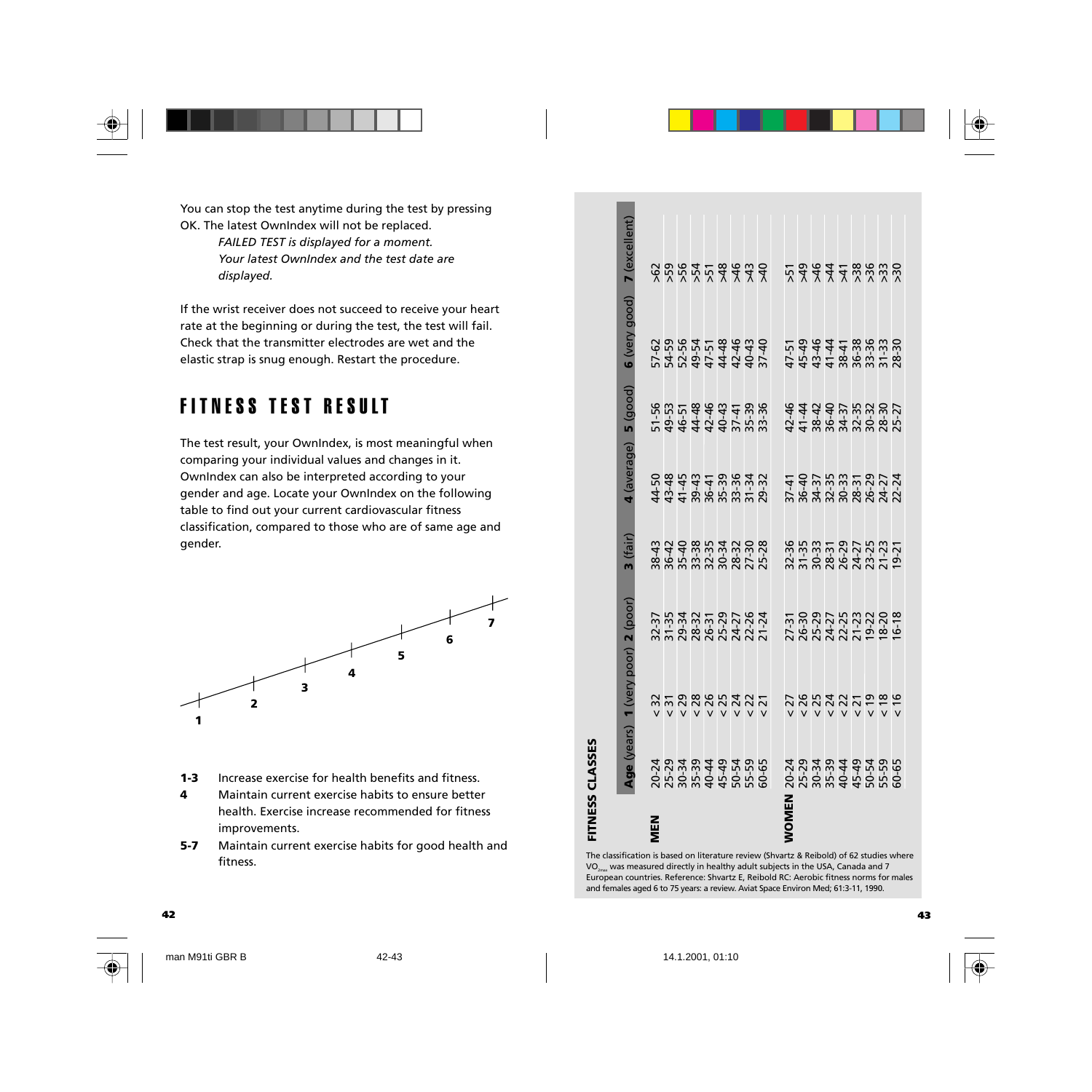

## CARE AND MAINTENANCE

Your Polar heart rate monitor is a high-tech instrument of superior design and workmanship and should be treated with care. The suggestions below will help you fulfill the warranty obligations and enjoy this product for many years to come.

### TAKING CARE OF YOUR POLAR HEART RATE MONITOR

- Wash the transmitter regularly after use with a mild soap and water solution. Dry it carefully after washing.
- Never store the transmitter wet. Sweat and moisture can keep its electrodes wet and the transmitter activated, which shortens the battery life.
- Store your Polar heart rate monitor in a cool and dry place. Do not store it in any kind of non-breathing material, such as a plastic bag or a sports bag **if it is wet.**
- Do not bend or stretch the transmitter. This may damage the electrodes.
- Don't dry the transmitter in any other way than with a towel. Hard-handed handling may damage the electrodes.
- Keep your Polar heart rate monitor out of extreme cold (below -10 ºC / 14 ºF) and heat (above 50 ºC / 122 ºF).
- Do not expose the Polar heart rate monitor to direct sunlight for extended periods, such as by leaving it in a car.

### BATTERIES

#### POLAR TRANSMITTER

The estimated average battery life of the transmitter is 2500 hours of use. Contact your distributor/ dealer for a transmitter replacement. Polar recycles used transmitters.

### POLAR WRIST RECEIVER

The estimated average battery life of the Polar wrist receiver is 1 year in normal use (2h/ day, 7 days a week). Note also that excessive use of the backlight and the alarm signals will use the battery more rapidly. Do not open the Polar wrist receiver yourself. To ensure the water resistance properties and the use of qualified components, the wrist receiver battery should be replaced only by an authorised Polar Service Centre. At the same time a full periodic check of the Polar heart rate monitor will be done.

### SERVICE

Should your Polar heart rate monitor need service, see Customer Care Charter to contact an authorised Polar Service Centre.



Water resistance cannot be guaranteed after unauthorised service.

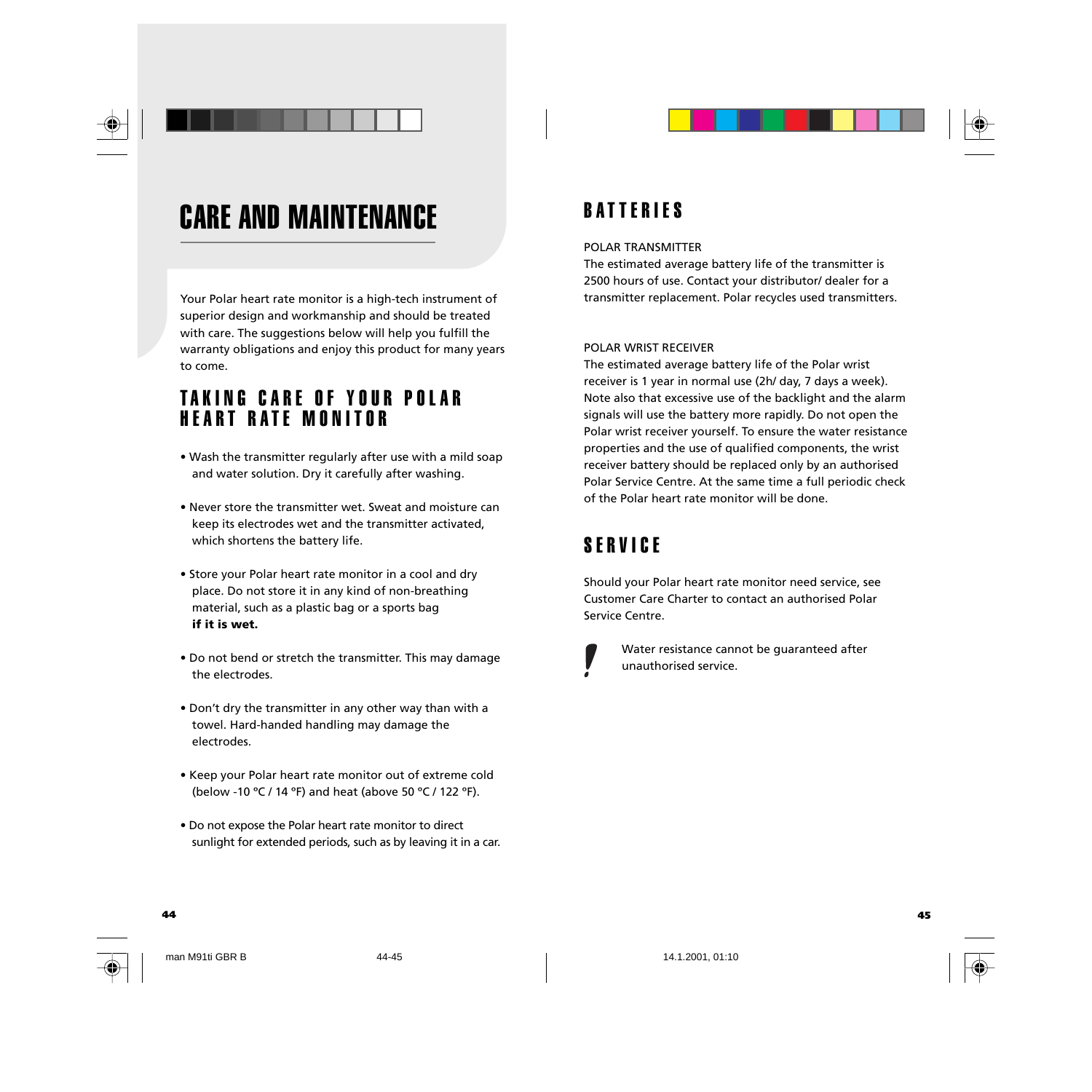

## **PRECAUTIONS**

### USING A POLAR HEART RATE MONITOR IN A WATER ENVIRONMENT

Your Polar heart rate monitor is water resistant to 100 metres/ 330 feet. To maintain the water resistance, do not operate the buttons of the wrist receiver under water.

Heart rate measurement in a water environment is technically demanding for the following reasons:

- Pool water with a high chlorine content and seawater may be very conductive and the electrodes of Polar transmitter may get short circuited and ECG signals cannot be detected by the transmitter unit.
- Jumping into the water or strenuous muscle movement during competitive swimming may cause water resistance that shifts the transmitter on the body to a location where it is not possible to pick up ECG signal.
- The ECG signal strength varies depending on the individual's tissue composition and the percentage of people who have problems in heart rate measuring is considerably higher in a water environment than in other use.

### POLAR HEART RATE MONITOR AND ELECTROMAGNETIC INTERFERENCE

Disturbances may occur near high voltage power lines, traffic lights, overhead lines of electric railways, electric bus lines or trams, televisions, car motors, bike computers, some motor driven exercise equipment, cellular phones or when you walk through electric security gates.

### CROSSTALK

The Polar wrist receiver in non-coded mode of operation picks up transmitter signals within 1 metre/3 feet. Noncoded signals from more than one transmitter picked up simultaneously can cause an incorrect readout.

#### EXERCISE EQUIPMENT

Several pieces of exercise equipment with electronic or electrical components such as LED displays, motors and electrical brakes may cause interfering stray signals. To try to tackle these problems, relocate the Polar wrist receiver as follows:

- 1. Remove the transmitter from your chest and use the exercise equipment as you would normally.
- 2. Move the wrist receiver around until you find an area in which it displays no stray reading or flashing of the heart symbol. Interference is often worst right in front of the display panel of the equipment, while the left or right side of the display is relatively free of disturbance.
- 3. Put the transmitter back on the chest and keep the wrist receiver in this interference-free area as far as it is possible.
- 4. If the Polar heart rate monitor still does not work with the exercise equipment, this piece of equipment may be electrically too noisy for wireless heart rate measurement.

### MINIMISING POSSIBLE RISKS IN EXERCISING WITH A HEART RATE MONITOR

Exercise may include some risk, especially for those who have been sedentary. To minimise possible risks consider the following advice:

### **Before beginning a regular exercise program consult your doctor**

• if you are over 40 years of age and have not been following a regular exercise program during the past 5 years

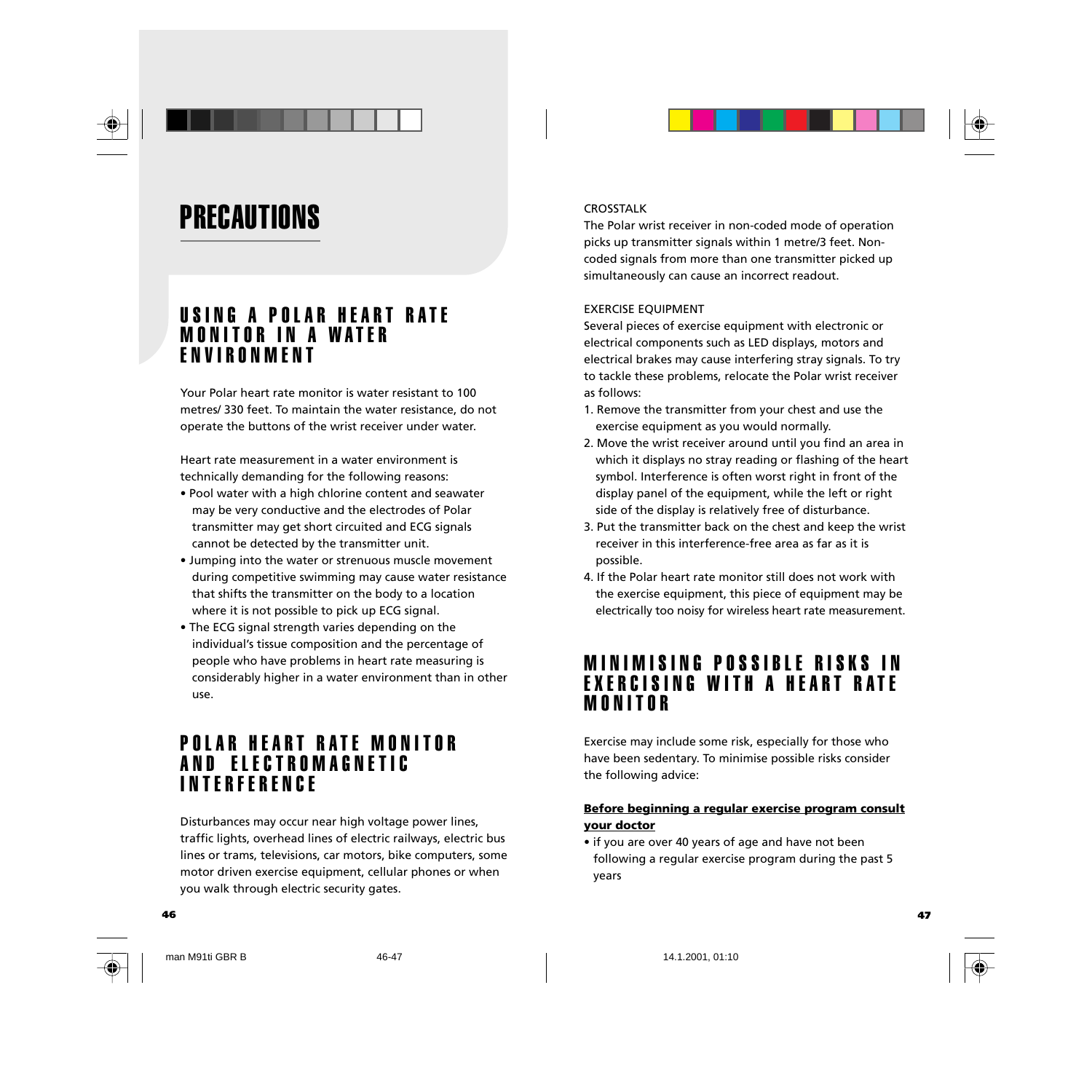

- if you smoke
- if you have high blood pressure
- if you have high blood cholesterol
- if you have any signs or symptoms of any disease
- if you are recovering from a serious illness or a medical treatment e.g. surgery
- if you use a pacemaker or another implanted electronic device.

Note also that in addition to exercise intensity the heart rate can be affected by, amongst others, heart, circulation (particularly high blood pressure) and asthma and other breathing medications, as well as some energy drinks, alcohol and nicotine.

### **It is important to be sensitive to your body's reactions during the exercise.** If you feel unexpected pain or tiredness regarding your exercise intensity level, it is recommended to stop the exercise or continue at a lighter intensity.

**If you are allergic to any substance that comes into contact with the skin,** check the Polar heart rate monitor materials from the "Technical specifications" chapter. It is recommended that you wear the transmitter against your bare skin to ensure flawless operation. However, if you wish to wear the transmitter over a shirt, moisten the shirt well under the electrodes.

**Notice to persons with pacemakers, defibrillator or other implanted electronic device.** Persons who have a pacemaker use the Polar heart rate monitor at their own risk. Before starting use, we always recommend an exercise test under doctor's supervision. The test is to ensure the safety and reliability of the simultaneous use of the pacemaker and the heart rate monitor.

## FREQUENTLY ASKED QUESTIONS

### WHAT SHOULD I DO IF...

### **...I DON'T KNOW WHERE I AM IN THE OPTIONS OR FILE CYCLE?**

Press and hold the OK button until time of day is displayed.

### **... OWNZONE DETERMINATION ONLY SELDOM GIVES ME HEART RATE LIMITS WHICH ARE BASED ON HEART RATE VARIABILITY (OZ.V)?**

- 1. Check that the elastic strap is snug enough.
- 2. Make sure that the electrodes of the transmitter are moistened against your skin.
- 3. Put on the transmitter 15-20 minutes prior to the start of your exercise to ensure good adaptation between the electrodes and your skin.
- 4. Start the first stage of determining your OwnZone sufficiently slowly. If you obtain the heart rate limits based on age (OZ.A) within the first 2 minutes you have raised your heart rate too quickly. The heart rate reading should not rise over 20 beats/ minute from the starting level. During the first stage you can, for example, put on your sports clothing.
- 5. If you reach the OwnZone limits based on age (OZ.A) or the previously determined OwnZone limits based on your heart rate variability (OZ.L) only after 10 minutes from starting specification you have not raised your heart rate sufficiently rapidly. Raise your heart rate more quickly during the OwnZone determination.
- 6. If you have always used walking and running to determine your OwnZone, walking uphill, cycling or using an ergometer may work better for you.
- 7. Stress or heavy mental loading may reduce your heart rate variability so that the needed point where the heart rate variability vanishes cannot be measured. Relax for 5 - 10 minutes before exercising by sitting down and

**48 49**



man M91ti GBR B 48-49 148-49 148-49 15 14.1.2001, 01:10

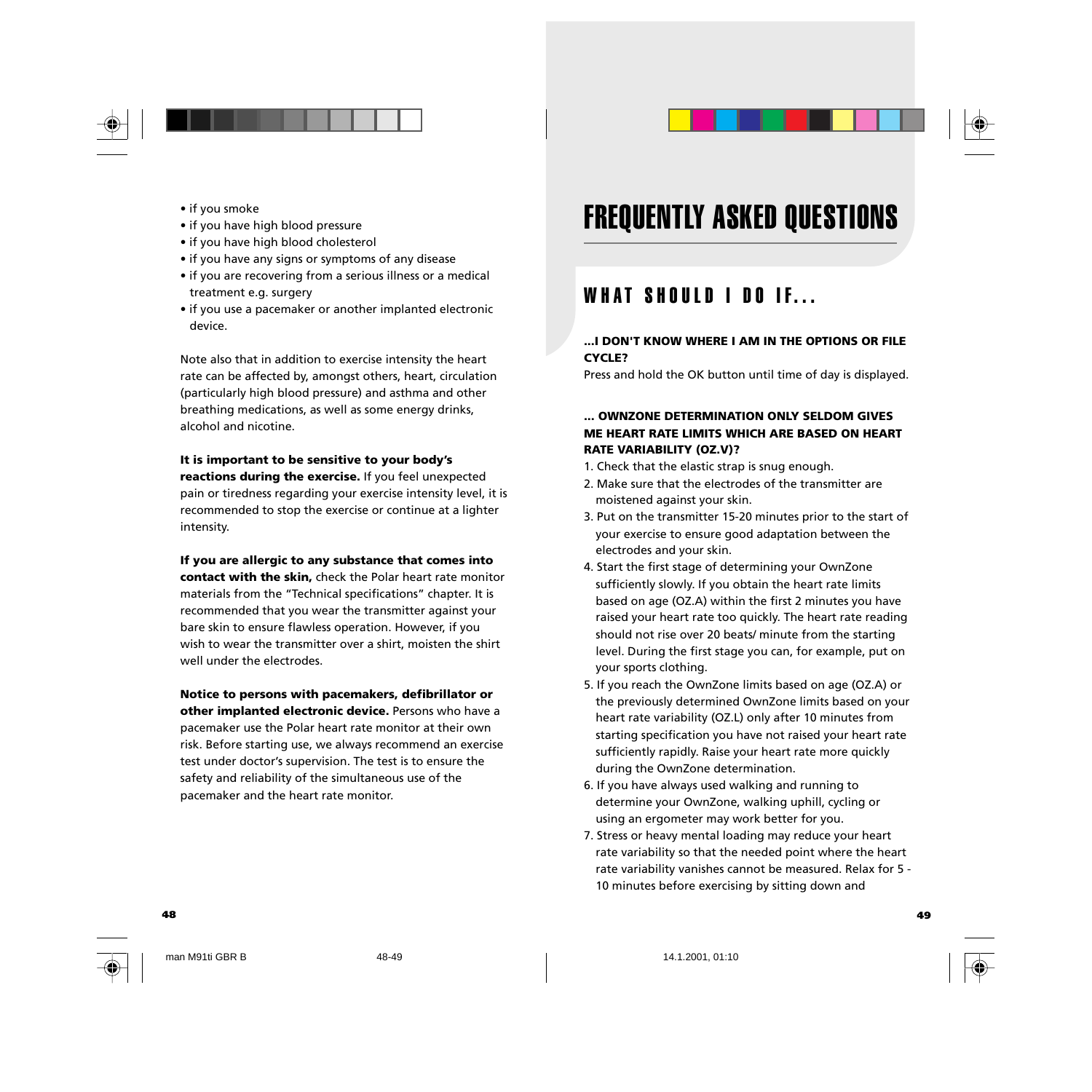



8. For a small percentage of people the heart rate variability will not totally disappear with increasing workload. In this case the age-predicted limits are the best estimation for the exercising zone.

#### **...THE OWNZONE LIMITS BASED ON HEART RATE VARIABILITY (OZ.V) VARY CONSIDERABLY?**

Heart rate variability reacts sensitively to all changes taking place in the body and environment. The OZ.V heart rate limits are affected by, amongst others, your daily state of fitness, the time of OwnZone determination, the type of exercise and state of mind. The lower limit of the OZ.V heart rate limits can change for the same person by as much as 30 beats.

However it is important that the feeling of exercise carried out in the OwnZone is light or moderate. For example if you raise your heart rate too rapidly after the first stage, you may get too high OwnZone heart rate limits. If the OwnZone limits seem to be too high we recommend that the OwnZone determination is done again.

### **... THERE IS NO HEART RATE READING (- -)?**

- 1. Check that the electrodes of the transmitter are moistened and that you are wearing it as instructed.
- 2. Check that you have kept the transmitter clean.
- 3. Check that there are no sources of electromagnetic radiation in the close vicinity of the Polar wrist receiver, such as TV sets, mobile phones, CRT monitors etc.
- 4. Have you had a cardiac event which may have altered your EKG waveform? In this case consult your physician.

#### **...HEART SYMBOL FLASHES IRREGULARLY?**

- 1. Check that your Polar wrist receiver is inside the transmission range and not further that 1 metre/ 3 feet from the Polar transmitter you are wearing.
- 2. Check that the elastic strap has not become loose during exercise.
- 3. Make sure that the electrodes of the transmitter are moistened.
- 4. Make sure that there is no other heart rate transmitter

within the reception range (1 metre/ 3 feet).

5. Cardiac arrythmia may cause irregular readings. In this case consult your physician.

### **...OTHER PERSON WITH HEART RATE MONITOR IS CAUSING INTERFERENCE?**

Your training partner may have coincidentally activated exactly the same code as you. In this case keep distance to your training partner or proceed as follows:

- 1. Stop the stopwatch and heart rate measurement.
- 2. Take the transmitter off your chest for 10 seconds.
- 3. Put the transmitter back and start the heart rate measurement again.

### **... HEART RATE READING BECOMES ERRATIC OR EXTREMELY HIGH?**

You may have come within range of strong electromagnetic signals which cause erratic readings on the wrist receiver display. Check your surroundings and move further away from the source of disturbance.

#### **... THERE ARE NO REACTIONS TO ANY BUTTONS?**

Reset the Polar heart rate monitor. Resetting clears watch settings which will return to the default settings. User information and measurement options settings will be saved.

- 1. Press the RESET button with a pen tip. *Display becomes full of digits.*
- 2. Press any of the four button once. *The Polar heart rate monitor enters the Time of day display.*

If you don't press any button after reset within one minute the wrist receiver goes to the battery saving mode.

#### **... THE DISPLAY IS BLANK OR FADING?**

The Polar heart rate monitor is in battery saving mode when it leaves the factory. Wake up by pressing the OK button twice.

> *The Polar heart rate monitor enters the Time of day display.*



man M91ti GBR B 50-51 50-51 14.1.2001, 01:10

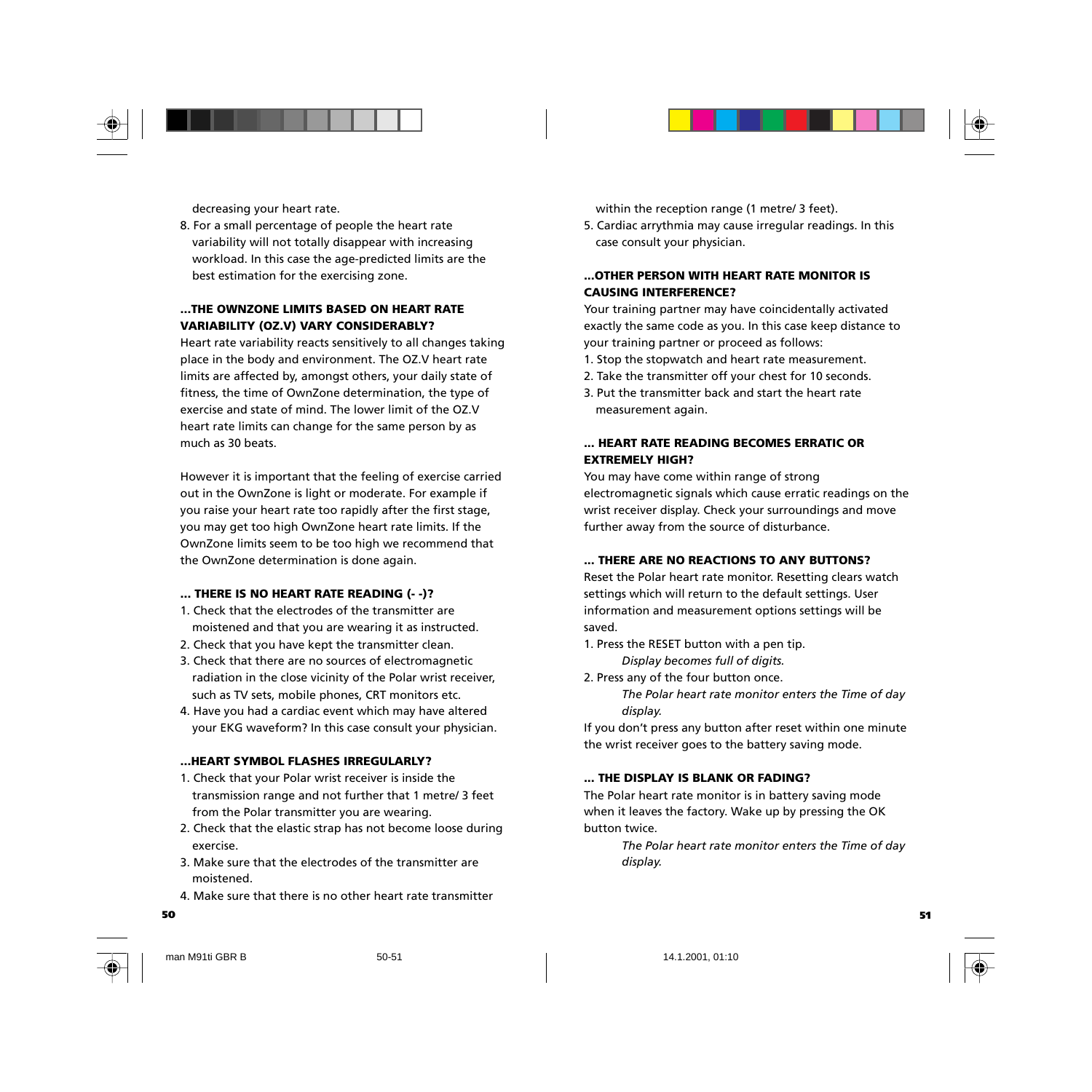

Usually the first sign of a discharged battery is fading of the digits when using the backlight. Have the batteries checked.

### **... THE BATTERY OF THE WRIST RECEIVER MUST BE REPLACED?**

We recommend having all service done by an authorised Polar Service Centre. This is especially necessary to ensure the warranty remains valid and is not affected by incorrect repair procedures done by an unauthorised agent. Polar Service will test your wrist receiver for water resistance after battery replacement and make a full periodic check of the complete Polar heart rate monitor.

## TECHNICAL SPECIFICATIONS

Polar heart rate monitor is designed to indicate the level of physiological strain and intensity in sports and exercise. No other use is intended or implied. Heart rate is displayed as number of heart beats per minute (bpm).

#### **POLAR TRANSMITTER**

Battery type: Built-in Lithium Cell Battery life: Average 2500 hours of use Material: Polyurethane

Operating temperature: -10 °C to +50 °C / 14 °F to 122 °F

### **ELASTIC STRAP**

Buckle material: Polyurethane Fabric material: Nylon, polyester and natural rubber including a small amount of latex

### **WRIST RECEIVER**

Battery type: CR 2032 Battery life: Average 1 year (2h/ day, 7 days/ week) Operating temperature: -10 °C to +50 °C / 14 °F to 122 °F Water resistance: to 100 metres/ 330 feet Accuracy of formula for age based OwnZone heart rate limits (OZ.A): ±1 bpm Case: Titanium Backcover and wrist strap buckle: Stainless steel complying with the EU Directive 94/27/EU and its amendment 1999/C 205/05 on the release of nickel from products intended to

Watch accuracy better than  $\pm$  0,5 seconds/ day at 25 °C / 77 °F temperature.

come into direct and prolonged contact with the skin.



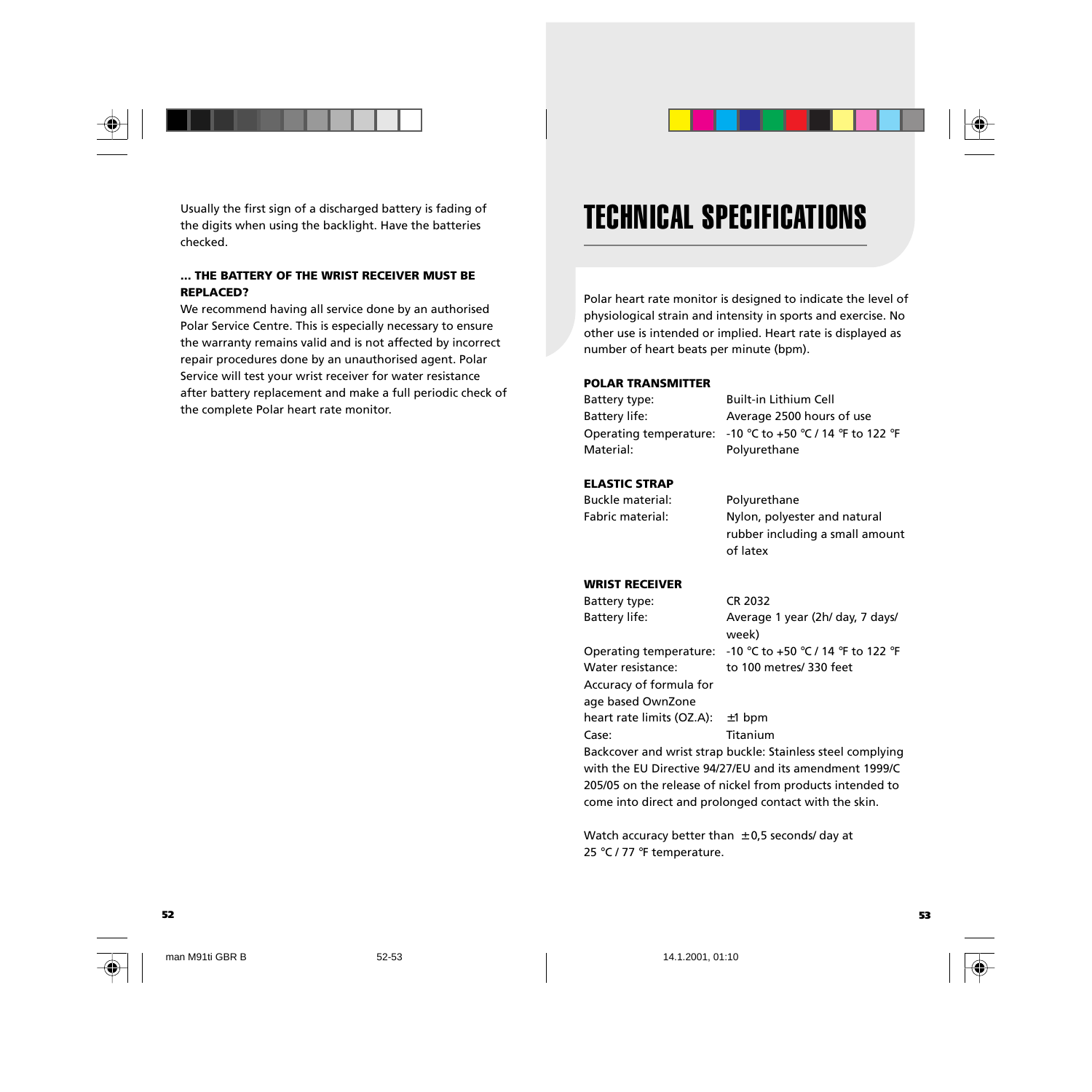

Accuracy of heart rate measurement:  $\pm$  1% or  $\pm$  1 bpm, whichever larger, definition applies to steady state conditions

#### **DEFAULT SETTINGS**

| Time of day               | 24h     |
|---------------------------|---------|
| Alarm                     | OFF     |
| User ID                   | 1       |
| Weight                    | 00 (kg) |
| Height                    | 00 (cm) |
| Age                       | 0       |
| Sex                       | Male    |
| Activity                  | Low     |
| OwnZone                   | OFF     |
| Upper Limit (manual)      | 160     |
| Lower Limit (manual)      | 80      |
| OwnCal                    | OFF     |
| <b>Polar Fitness Test</b> | OFF     |

#### **LIMIT VALUES**

| Chronometer              | 23 h 59 min 59 s |
|--------------------------|------------------|
| <b>Heart rate limits</b> | 30 - 240 bpm     |
| Kcal                     | 99999 kcal       |
| Tot. kcal                | 999999 kcal      |
| Tot.time                 | 99 h 59 min 59 s |

## LIMITED POLAR WARRANTY

- Polar Electro Oy warrants to the original consumer/ purchaser of this heart rate monitor that the product will be free from defects in material or workmanship for one year from the date of purchase. Please keep the receipt which is your proof of purchase!
- Warranty does not cover receiver battery, damage due to misuse, abuse, accidents or negligence of the precautions; improper maintenance, commercial use, cracked or broken cases.
- Warranty does not cover damage or consequential damage caused by service not authorised by Polar Electro Oy.
- During the warranty period the product will be either repaired or replaced at an authorised service centre free of charge.
- This warranty does not affect the consumer´s statutory rights under applicable national or state laws in force, or the consumer´s rights against the dealer arising from their sales/ purchase contract.



This CE marking shows compliance of this product with Directive 93/42/EEC.

Copyright © 2001 Polar Electro Oy, FIN-90440 KEMPELE, Finland All rights reserved. No part of this manual may be used or reproduced in any form or by any means without prior written permission of Polar Electro Oy.

Polar logotype is a registered trademark and Polar M91 ti is a trademark of Polar Electro Oy.

This product is protected by one or several of the following patents: FI 88223, DE 4215549, FR 92.06120, GB 2257523, HK 113/1996, SG 9591671-4, US 5491474, FI 88972, FR 92.09150, GB 2258587, HK 306/1996, SG 9592117-7, US 5486818, FI 96380, US 5611346, EP 665947, DE 69414362, FI 68734, DE 3439238, GB 2149514, HK 812/ 1989, US 4625733, FI 100924, FI 100452, US 5840039, FI 4150, FI 4069, DE 29910633, FI 104463. Other patents pending.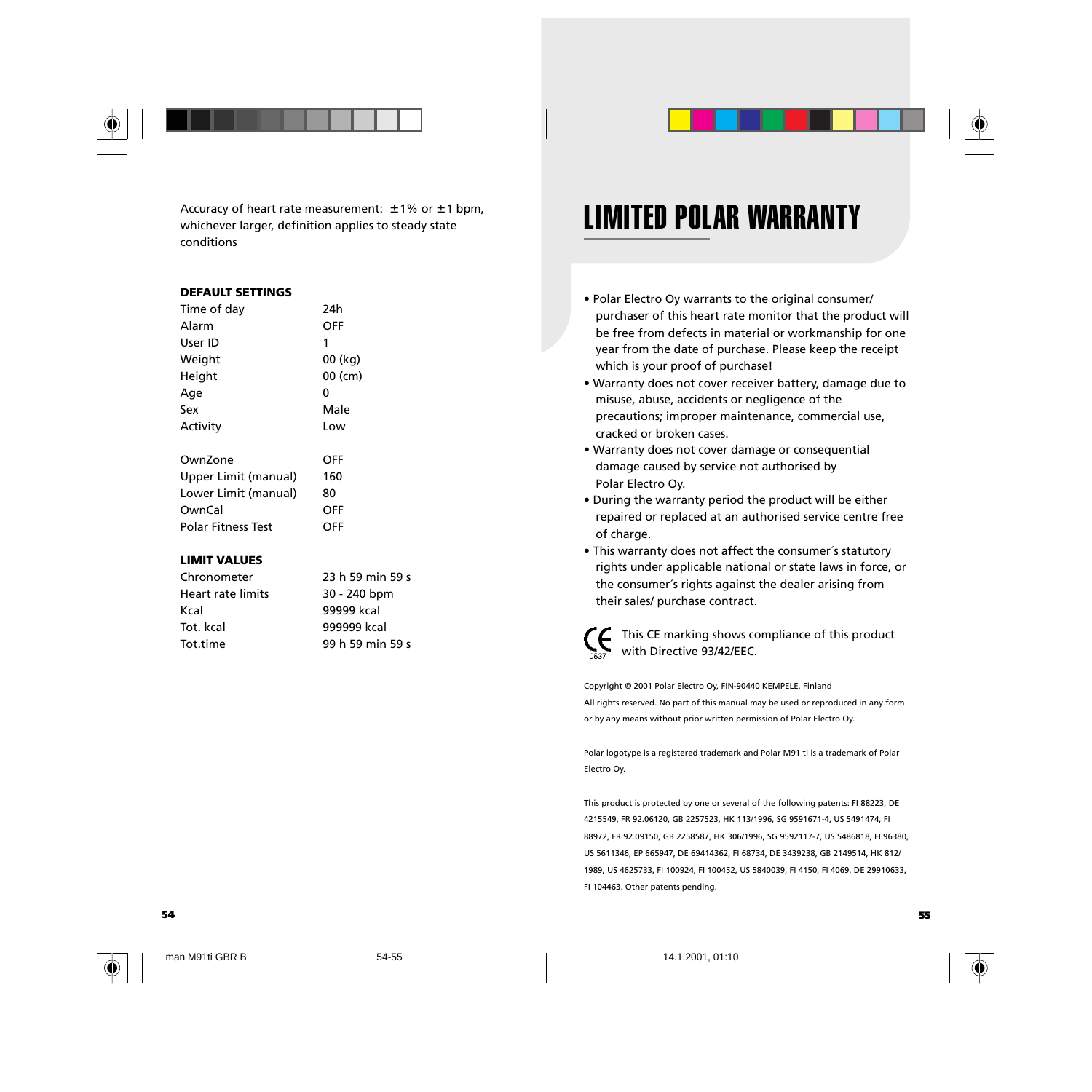



## **DISCLAIMER**

- The material in this manual is for informational purposes only. The products it describes are subject to change without prior notice, due to the manufacturer's continuous development program.
- Polar Electro Oy makes no representations or warranties with respect to this manual or with respect to the products described herein. Polar Electro Oy shall not be liable for any damages, direct or incidental, consequential or special, arising out of, or related to the use of this material or the products described herein.

## POLAR GLOSSARY

**Coded heart rate transmission:** Polar T61™ transmitter automatically locks in a code to transmit your heart rate to your wrist receiver. In coded transmission the receiver accepts heart rate from your transmitter only. Coding significantly reduces crosstalk caused by other users of heart rate monitors. However, it does not necessarily reduce all environmental interference.

**Electrodes:** The grooved areas of the transmitter, against the skin. Pick up the heart's electrical impulses.

**Heart rate:** The number of heart beats per minute (bpm) **Heart rate variability:** Fluctuations of interbeat intervals. Heart rate variability of a healthy subject is in general large in resting conditions and during light exercise. Heart rate variability gradually disappears when exercise becomes more intense and heart rate increases.

**Target zone, TZ:** The area between the upper and lower target zone limits. Can be defined automatically by Polar heart rate monitor or manually by yourself.

### **DISPLAY SYMBOLS**

Indicates coded transmission of heart rate. The inner heart flashes to the beat of your heart.

- In the Time of day mode indicates that the alarm is  $\bullet$ )) on. In the measure mode indicates that the sound signal will alarm if you are exercising outside your Target Zone.
- **W** <u>w</u> w w w w w w w Progress bullets in the measure mode. One bullet = 15 minutes in target zone.
- Indicates OwnZone determination procedure.
	- Measure mode, heart rate measurement is on.
	- Exercise mode, stopwatch is on.
- **56 57** User 1  $\overline{\mathbf{u}}$  User 2
	-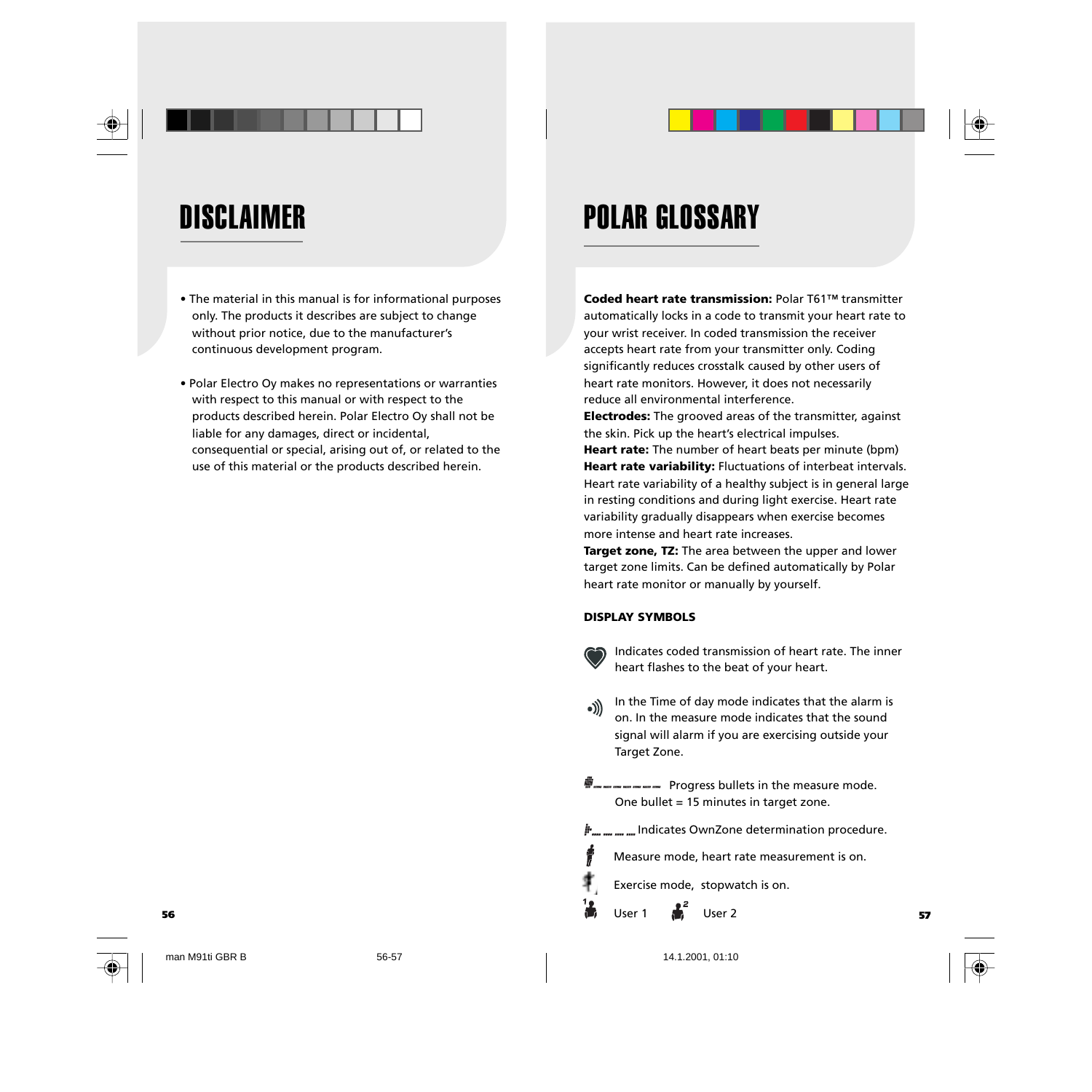

#### **DISPLAY TEXTS**

**AGE:** Insert your age in User settings. **ALARM:** Indicates the alarm clock in watch settings. **AM or PM:** 12 hour mode of time. **AVERAGE Hr:** Average heart rate of the exercise. **EXERCISE:** Heart rate measurement mode, stopwatch is on and the exercise information is recorded. **EXE. TIME:** Total exercise time. **FAT:** Indicates the fat percentage of the total calorie expenditure. **FILE:** File mode to recall training information. **FRI:** Friday **IN ZONE:** Exercising time in Target Zone. **KCAL:** Indicates the energy expenditure of your exercise session. **LIMITS:** Manually set target zone limits are determined as percentages of age predicted or measured maximum heart rate. The percentages are converted into heart rate beats per minute. **MEASURE:** Heart rate measurement mode, stopwatch is off. **MON:** Monday **OPTIONS:** Setting mode for user information, heart rate measurement options and watch functions. **OWNCAL:** Calorie expenditure during exercise. **OwnINDEX:** OwnIndex is a score which is comparable to VO2max. OwnIndex is a result of the Polar Fitness Test. **OWNZONE, OZ.**:Target zone which Polar heart rate monitor determines for you. OwnZone is an individual guide for light to moderate exercise intensity. **OZ.A:** Indicates OwnZone limits which are determined according to your age. **OZ.L:** Your latest OwnZone limits. **OZ.V:** Indicates currently measured OwnZone limits which are based on your heart rate variability.

**SAT:** Saturday

**SEX:** Indicates the gender (Male or Female) in User settings. **SUN:** Sunday

**THU:** Thursday

**TIME:** Indicates the time of day in the watch settings. **Tot. KCAL:** Cumulative total calorie expenditure of your exercise.

**Tot. TIME:** Cumulative total exercise time of your exercise sessions.

**TUE:** Tuesday

**USER SET:** Indicates the setting loop for your personal information.

**WED:** Wednesday

## INDEX

| Bullets in the display during exercise33    |  |
|---------------------------------------------|--|
|                                             |  |
|                                             |  |
|                                             |  |
|                                             |  |
|                                             |  |
|                                             |  |
|                                             |  |
|                                             |  |
|                                             |  |
| Functions during heart rate measurement30   |  |
|                                             |  |
|                                             |  |
|                                             |  |
|                                             |  |
|                                             |  |
|                                             |  |
|                                             |  |
|                                             |  |
|                                             |  |
|                                             |  |
|                                             |  |
|                                             |  |
|                                             |  |
|                                             |  |
|                                             |  |
| Reset the total calorie consumption count37 |  |
|                                             |  |
|                                             |  |
|                                             |  |
|                                             |  |
|                                             |  |
|                                             |  |
|                                             |  |



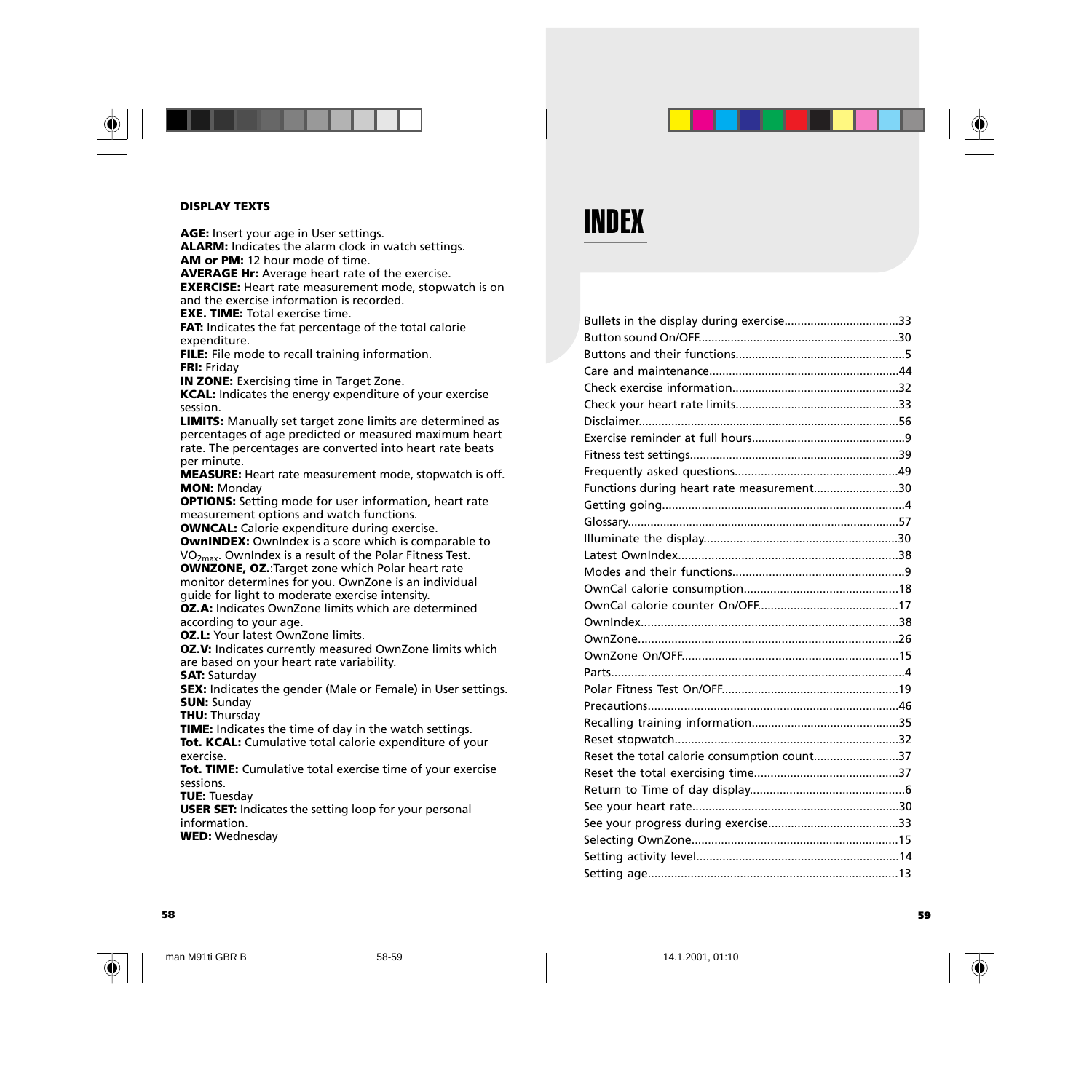

| ı<br>I |  |  |
|--------|--|--|
|        |  |  |

| Subtract the total calorie expenditure amount36 |  |
|-------------------------------------------------|--|
|                                                 |  |
|                                                 |  |
|                                                 |  |
|                                                 |  |
|                                                 |  |

 $\begin{array}{c} \hline \end{array}$ 



man M91ti GBR B

60

 $\begin{array}{c} \hline \end{array}$ 

 $|\overline{\blacklozenge}$